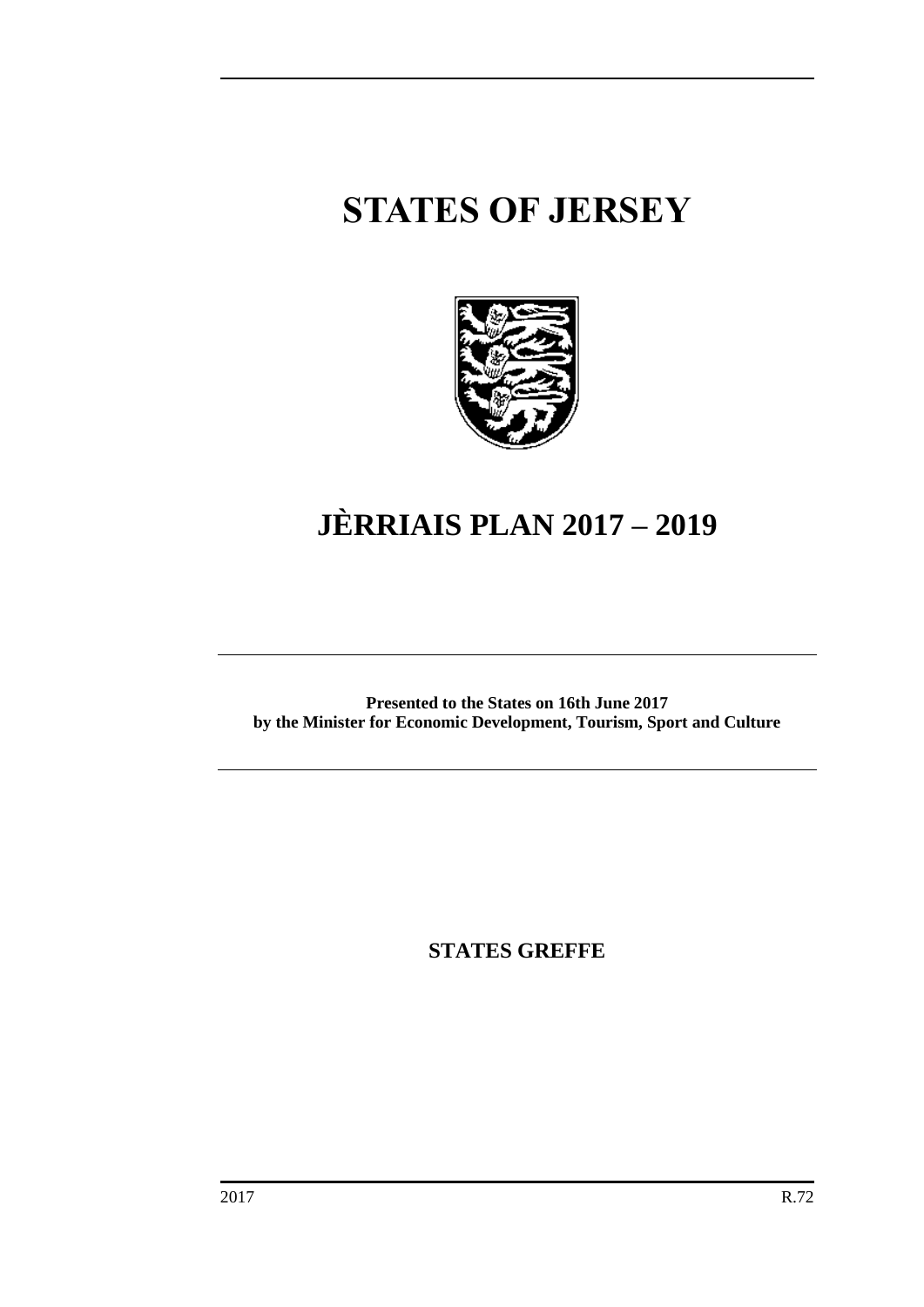#### **REPORT**

#### **Context**

 $\overline{a}$ 

When debating funding for Jèrriais in September 2016, a number of States Members requested a plan to help preserve Jersey's native language to be used and enjoyed as something that makes the Island a special place; not, as one speaker put it, "as some kind of museum piece".

Such a plan is overdue. Although Jèrriais has been taught to school pupils since  $1999<sup>1</sup>$ there has been no attempt to relate these learning opportunities to the wider challenge of keeping the language alive. A relatively small proportion of children across the Island have enjoyed Jèrriais lessons in lunchbreaks and after school. This has created interest; and participation in community events like the Eisteddfod has been enthusiastic.

However, on the basis of the modest level of provision – fewer than 3 teachers working outside normal school hours or in gaps in the school day – no new speakers have emerged from this generation able to hold a conversation in the language. Consequently, Jèrriais will die out very soon if action is not taken.

Almost all remaining native speakers are in their 70s or above; the total number is estimated to be perhaps as few as 500. Since speakers have a crucial role in passing on a language, intervention is required immediately to reverse the situation; otherwise the opportunity will be lost in a very few years.

Jersey's attitude to Jèrriais is paradoxical: on the one hand the language faces imminent extinction, yet it is something of which we appear proud and increasingly we use it to project a positive image of ourselves to the world at large.

Jèrriais featured prominently in the opening ceremonies of the 1997 and 2015 Island Games; it has been included in the programmes of official visitors to the Island; and its links with the Jersey-born Norman writer Wace were explored at the last British-Irish Council summit meeting in Jersey to the fascination of the heads of other administrations.<sup>2</sup>

And while competence in the language here is diminishing, Jèrriais is taught in French linguistics courses at the University of Cambridge, and has been the subject of many academic presentations across the world, putting Jersey on the "linguistics map". A community project to record Jèrriais has just been launched by 2 distinguished academics.<sup>3</sup>

<sup>&</sup>lt;sup>1</sup> The recent history of Jèrriais and States' support for it is set out in Appendix C.

<sup>2</sup> After the formal dinner, Ministers heard an extract from the *Roman du Rou* read with Jèrriais pronunciation.

<sup>&</sup>lt;sup>3</sup> Dr. Mari Jones, Reader in French Linguistics at Peterhouse, University of Cambridge, and Dr. Julia Sallabank, Reader in Language Support and Revitalisation at the School of Oriental and African Studies, University of London, launched the project in January 2017. They have given extensive help to the States and Le Don Balleine in seeking to sustain Jèrriais. The initiative is consistent with comments made by the Chief Minister in the MTFP debate in September 2016: "There is a need to get language out into the community … There is a need to undertake community engagement".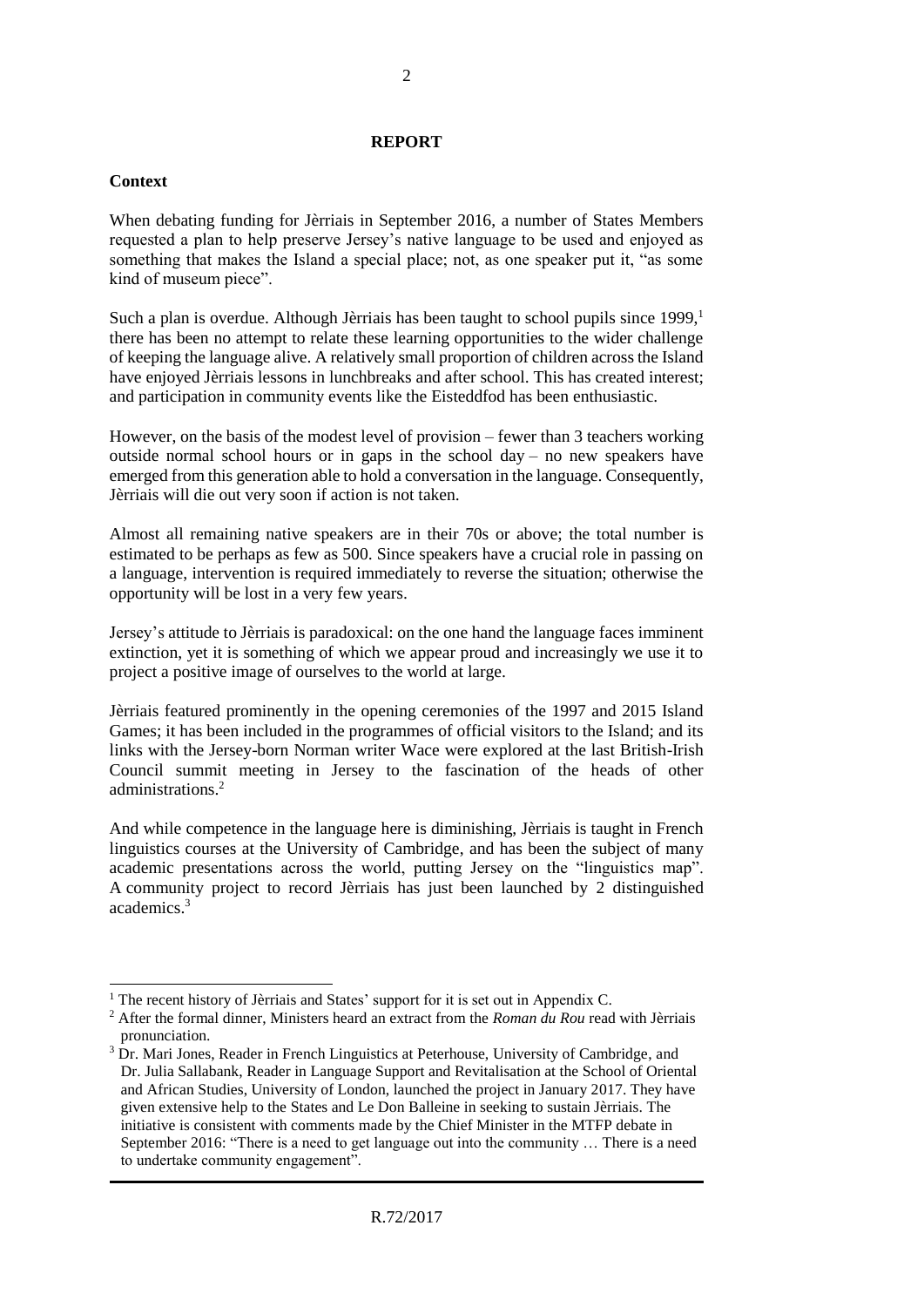This plan responds to this contradictory situation. It moves the agenda from 'teaching Jèrriais', as though merely providing classes were the ultimate goal, to being able to *use* the language. It proposes a route to the goal implicit in the recent States debate: "*to maintain Jèrriais as a spoken language by creating competent speakers of all ages".*

Recognising current financial challenges, it proposes a 2-stage approach: a short-term strategy to give the language a new status and increase opportunities to learn it; and, accepting that a significant increase in funding requires due notice and discussion, a commitment to a further plan to be developed in 2018 to generate new speakers, synchronising with the next States' Medium Term Financial Plan.

The plan has benefitted from the comments of Dr. Mari Jones of the University of Cambridge.

#### **Executive Summary**

To keep Jèrriais alive by creating new speakers, the language must be taught more widely than has been possible in the past; and there must be a credible progression to learn and use it.

The immediate priority is to create a small teaching team capable of giving lessons to primary children opting for the language, and providing continuity for those children who then wish to continue at a higher level. Two teachers have been employed and have started to learn the language; 2 more are required now.

These appointments cannot be delayed, because the impending retirement of the language co-ordinator and the rapidly declining number of native speakers mean that it will be much harder for new teachers to learn Jèrriais in the future. Moreover, a continuation of the piecemeal approach to teaching, on the basis of limited numbers of students attending out-of-school classes, will not produce sufficient students interested in progressing.

Although a team of 4 teachers is not sufficient in the long term, the situation can be stabilised by this relatively modest intervention now, laying the foundations for the future.

At adult level, there also needs to be a concerted effort to provide accessible opportunities to learn, both in the community and online, and Jèrriais needs to be more visible around the Island.

To achieve this, the plan proposes a Jèrriais 'pathway' of study.

The 'Jèrriais pathway' comprises these key elements –

- The right of all children in years 4, 5 and 6 in Primary School to benefit from a 30-minute Jèrriais lesson each week during the school day, on a voluntary basis subject to a maximum class size of 24 initially.
- The opportunity for students to continue learning for 2 hours a week at secondary level, classes provided by arrangement with their schools.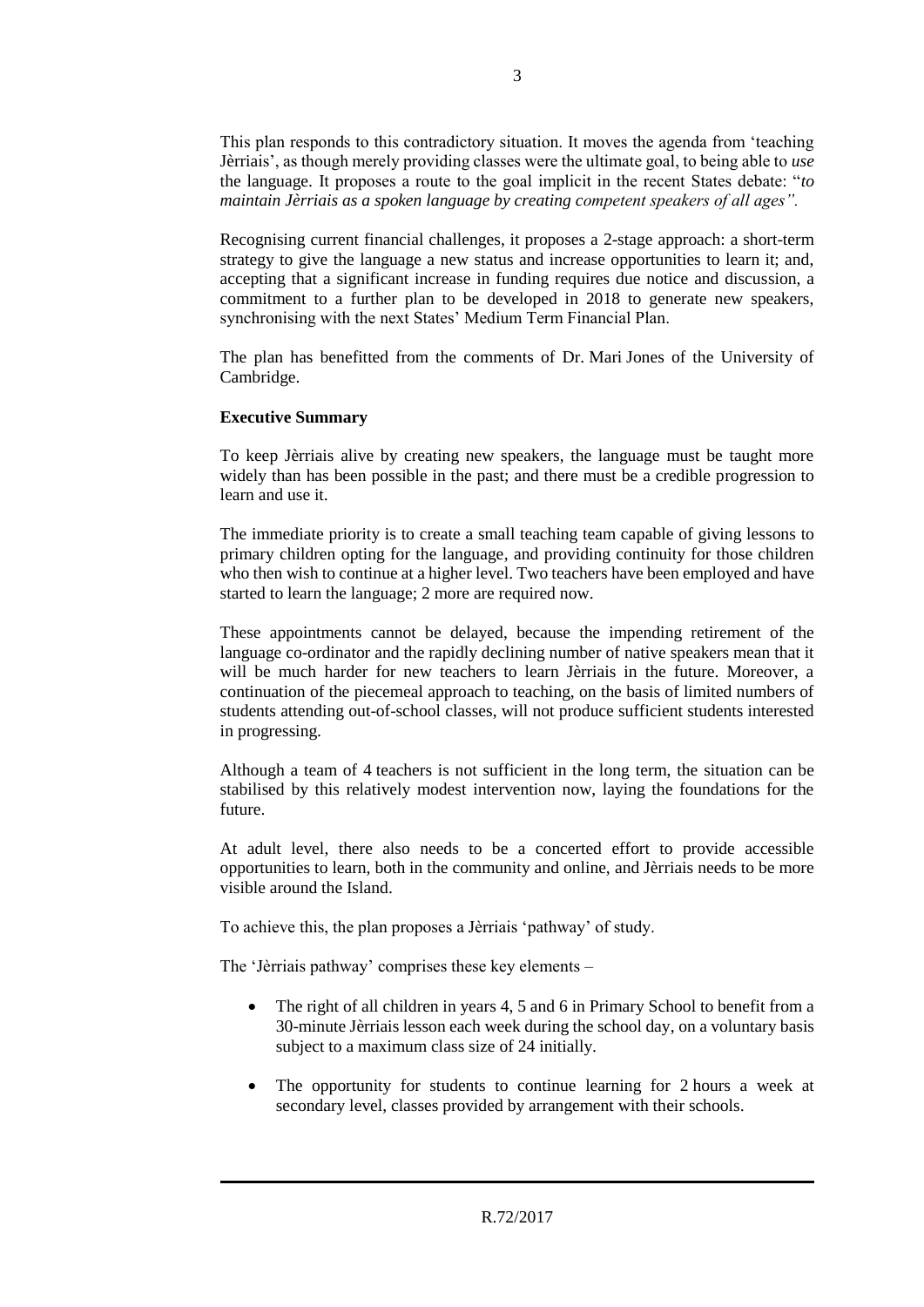- Additional out-of-school Jèrriais lessons at a Pallion (or Jèrriais centre) available to all students.
- A primary school specialising in Jèrriais at foundation level to trial an intensive approach at foundation level for those parents opting for Jèrriais.
- A co-ordinated approach to providing opportunities in the community for adults to meet, learn and speak Jèrriais for personal fulfilment.
- A systematic effort to increase the visibility of Jèrriais in the Island.
- The creation of a digital archive and associated online learning opportunities.

A newly formed Don Balleine Trust requires support from other cultural organisations which have a stake in the survival of the language as an integral part of Jersey's culture. The plan proposes that the Trust engages with Jersey Heritage, the *Société Jersiaise* and the National Trust for Jersey, in particular, to explore ways in which those organisations, rooted as they are in Jersey's traditions and customs, might be able to help in the encouragement and support of the language.

Political support has already been expressed for a digital project to create a permanent record of the spoken language, and discussions have been launched with Digital Jersey about the possibility of developing further online resources to supplement work currently being undertaken by *l'Office du Jèrriais*.

Through engagement with the community, including the States, Jèrriais must be given greater visibility, and its potential to add vibrancy to Island life recognised.

| <b>Action</b>                                                                                                                                                                                                                                          | <b>Partners</b>                            | <b>Completion date</b> |
|--------------------------------------------------------------------------------------------------------------------------------------------------------------------------------------------------------------------------------------------------------|--------------------------------------------|------------------------|
| Seek resources required by the Jèrriais<br>plan to sustain the language requested by<br>the States in September 2016.                                                                                                                                  | EDTSC/<br>Don Balleine Trust/<br>Education | Early 2017             |
| Appoint 2 further Jèrriais teachers.                                                                                                                                                                                                                   | CoM/Education                              | Spring 2017            |
| With funding provided from private<br>sources, continue the intensive study path<br>for the 4 teachers.                                                                                                                                                | Don Balleine Trust                         | 2017-2019              |
| Activate the new Don Balleine Trust with<br>a remit to promote the language and advise<br>the States on measures to sustain the<br>language in the community.                                                                                          | Don Balleine Trust                         | March 2017             |
| Confirm a funding agreement between the<br><b>States and Le Don Balleine Trust to</b><br>sustain the appointment of the Jèrriais<br>language officer continuing the adult<br>programme. (N.B. funded from existing<br>EDTSC grant to Le Don Balleine.) | EDTSC/<br>Don Balleine Trust               | March/April 2017       |

#### **Summary of Key Milestones**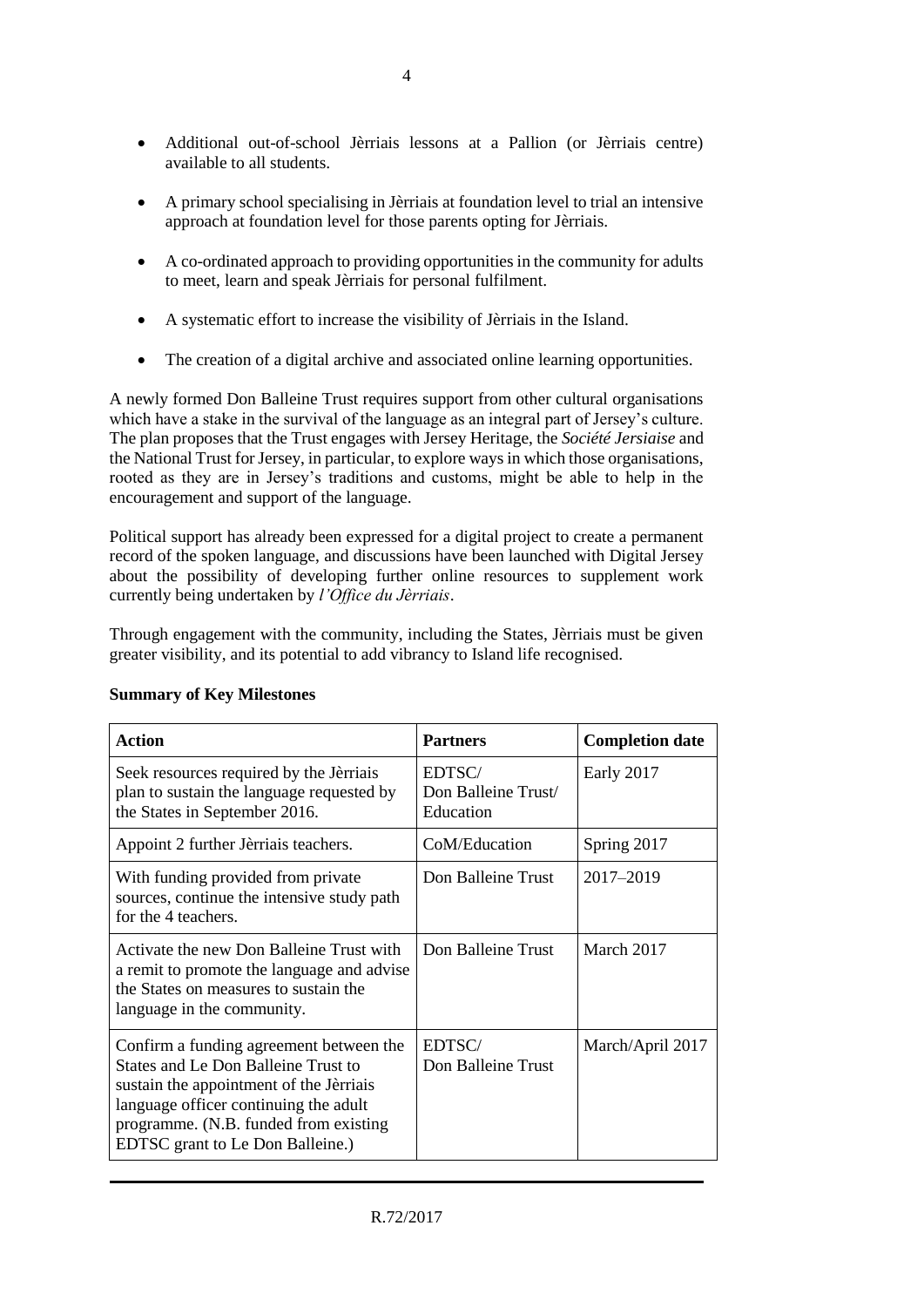| <b>Action</b>                                                                                                                                                                                                        | <b>Partners</b>                                                                          | <b>Completion date</b>                             |
|----------------------------------------------------------------------------------------------------------------------------------------------------------------------------------------------------------------------|------------------------------------------------------------------------------------------|----------------------------------------------------|
| Request that the trustees of Jersey Heritage<br>agree a service level agreement with<br>Le Don Balleine Trust to provide a<br>management framework for the post.                                                     | Don Balleine Trust/<br>Jersey Heritage                                                   | 2017                                               |
| Complete a memorandum of<br>understanding between Le Don Balleine<br>Trust and the Education Department to<br>confirm the practical relationship between<br>the 2 parties in the delivery of Jèrriais in<br>schools. | Don Balleine Trust/<br>Education                                                         | 2017                                               |
| Seek additional private funding to support<br>a fixed-term language promotion post,<br>bolstering promotion of Jèrriais in the<br>community.                                                                         | Don Balleine                                                                             | 2017                                               |
| Confirm funding to match the commitment<br>of the universities of Cambridge and<br>London in completing the initial phase of<br>the Jèrriais digital project.                                                        | <b>EDTSC</b>                                                                             | (To be met from<br><b>EDTSC</b><br>carry-forwards) |
| Explore options for developing online<br>learning resources.                                                                                                                                                         | Don Balleine/<br>Education/<br>EDTSC/<br>Digital Jersey                                  | Current and<br>post-digital<br>recording project   |
| Begin to implement the primary<br>component of the 'Jèrriais pathway',<br>offering all students the right to a weekly<br>Jèrriais lesson in years 4, 5 and 6.                                                        | Education                                                                                | September 2018                                     |
| Develop Phase 2 of the plan for funding<br>application in the next MTFP                                                                                                                                              | EDTSC/<br>Education/<br>Don Balleine Trust/<br>Jersey Heritage/<br>partner organisations | 2018                                               |
| Offer the opportunity for a continuation of<br>study in secondary schools for 2 hours per<br>week.                                                                                                                   | Education                                                                                | September 2019                                     |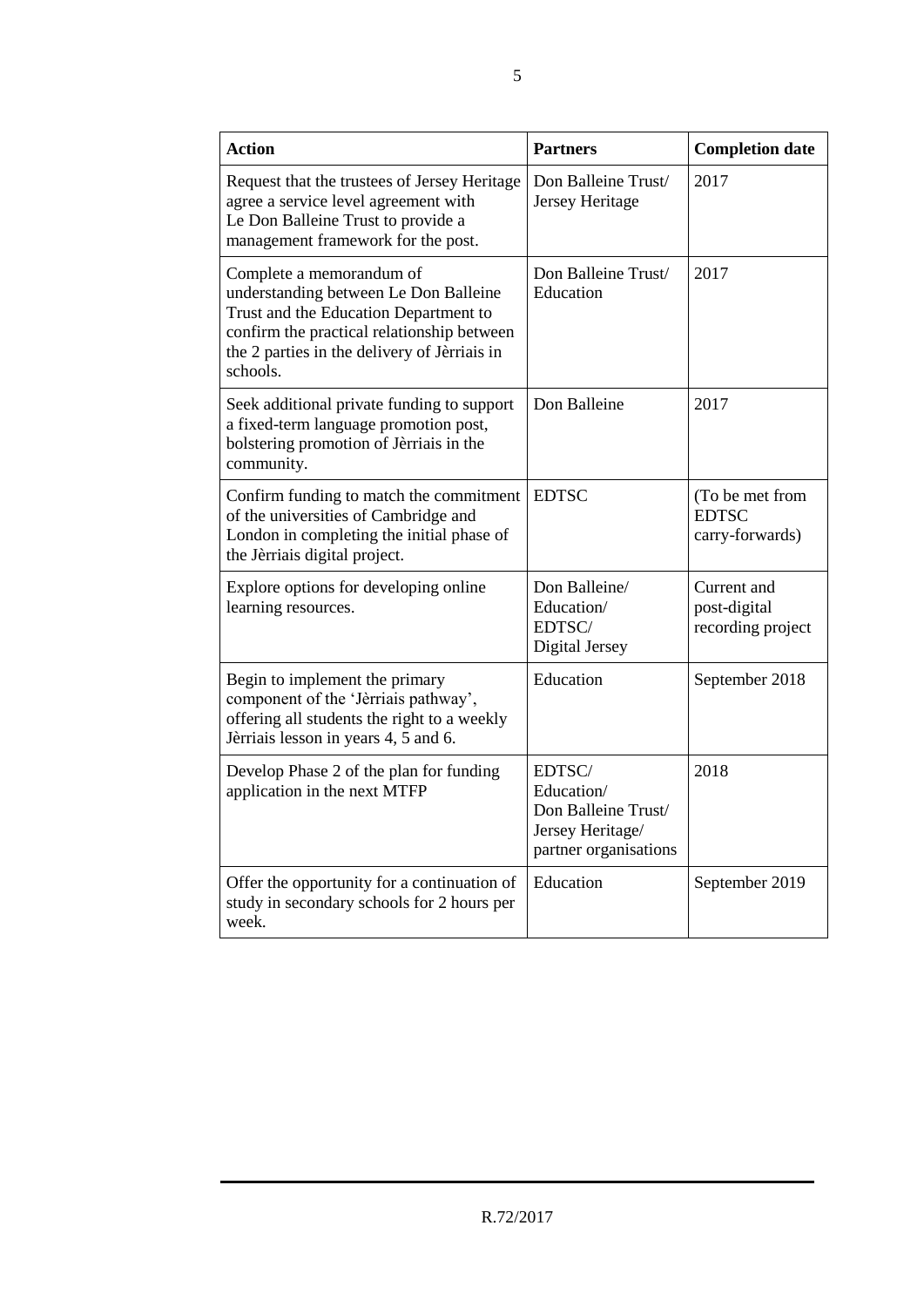### **1 The context**

### **1.1 The importance of Jèrriais**

One of Jersey's most distinguished 19th Century visitors, Victor Hugo, was delighted to discover that the Island had its own tongue, which he was keen to describe as *'a complete language, very rich and unusual [which] sheds light on … the very origins of the French language'*<sup>4</sup> .

The Norman language in which Jèrriais is rooted has also left its stamp on English, so that we understand it better by knowing some Jèrriais. Around 10,000 common English words which we use today were borrowed from Norman-French in the centuries immediately after William the Conqueror's invasion.

But Jèrriais is not just a subject worthy of academic study; it is relevant to Islanders today. Some Jèrriais words, which reflect unique aspects of our culture, have become part of the community's lexicon, so that it is possible for many people to refer to the branchage or a côtil without seeming to stray into another language.

Yet many of the names of the places and roads around us in our daily lives, to say nothing of the stories and traditions that give rise to them, are less obvious and require a basic knowledge of our traditional language. We understand our Island better if we know that Les Quennevais means 'the hemp fields', Les Mielles 'the dunes', and L'Etacq the 'stack' after the geological feature that dominates its landscape.

Jèrriais offers a window onto our culture for all citizens of the Island; consequently, it has the potential to act as a unifying force and to reinforce our unique sense of identity.

In her presentations in Jersey in June 2016, the Cambridge academic Dr. Mari Jones identified 3 reasons to study Jèrriais: cultural, economic and cognitive.

#### **1.2 Cultural benefits**

 $\overline{a}$ 

Our Island language connects us to our culture, making us feel part of a community with shared roots. Understanding Jèrriais helps us discover our unique cultural identity and *speaking* it enables us to go further and take an active part in shaping that community identity and in helping sustain its historic tongue.

Using a language particular to a place also helps engender a sense of belonging and pride. It is interesting to note observations of staff at *l'Office du Jèrriais* that some of the children who have responded most enthusiastically to Jèrriais teaching have had languages other than English as their first language: they have welcomed the opportunity to share in Jersey's cultural heritage. Jèrriais can bring the whole of the Island together, and not just Jersey-born Islanders.

In the modern world we seek expressions of our community identity which can be shared, and which reflect our history and what makes us distinctive. Often this is not about being separate from other places, but rather discovering in our uniqueness connections with the wider world. The annual *Fête Nourmande*, which brings together Norman-speakers from the Cotentin and Guernsey, as well as Jersey, provides such an example. The experience of being a minority language-speaker can be shared with other

<sup>4</sup> From *L'Archipel de la Manche* by Victor Hugo, 1883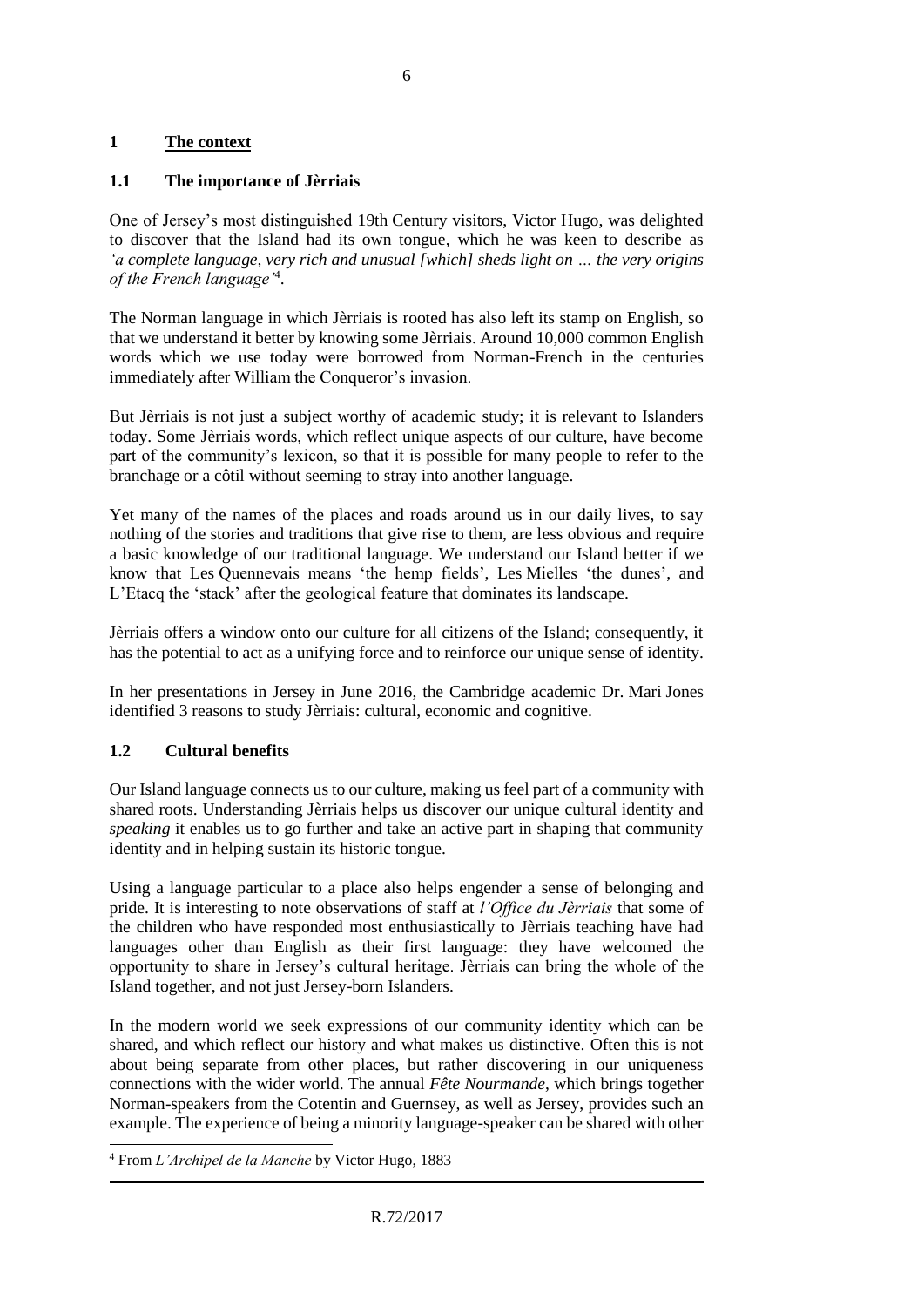communities which have their own native tongue, as is the case through the British-Irish Council's minority languages work sector, on which Jersey is represented with colleagues promoting Manx, Scots Gaelic, Welsh and the other languages of the Council members.

# **1.3 Economic benefits**

Jersey's unique indigenous language confers on us a distinctiveness which can have economic value; for example, in helping attract visitors by creating an authentic 'brand' for Jersey. This might involve use of Jèrriais on products from the Island; l'Office de Jèrriais has provided translations for Genuine Jersey and Jersey Post, by way of examples.

Equally it may involve events which evoke aspects of our history and can provide a platform for the language. Jèrriais has been a key feature of a number of prominent festivals in the Visit Jersey calendar, including the *[Faîs'sie d'Cidre](http://www.google.je/url?sa=t&rct=j&q=&esrc=s&source=web&cd=3&cad=rja&uact=8&ved=0ahUKEwi-xPnL_qjSAhVDC8AKHeCAAakQFggkMAI&url=http%3A%2F%2Fwww.routard.com%2Fguide_agenda_detail%2F8314%2Ffais_sie_d_cidre_festival_du_cidre_a_jersey.htm&usg=AFQjCNGFEADUKoPizbb-AFS2BuKz-SdmJA&bvm=bv.147448319,bs.1,d.d2s)*; the National Trust for Jersey's Black Butter (*Nièr Beurre*) weekend; and *La Fête dé Noué*; it's no coincidence that it features in the very titles of the events, as it did in the Branchage Film Festival. Meanwhile, Jersey Heritage's recent statistical publication which records public attitudes to the historic environment – based on the UK Heritage Counts survey – was subtitled *la Mèrquéthie d'l'Héthitage* to reinforce the importance of its focus on Island life.

From the perspective of France, Jèrriais serves as a reminder that the Island is not a part of the United Kingdom; indeed, its Norman heritage is crucial in the status that it has today as an autonomous Island. Our language has an important role to play in promoting the Island to visitors from France who might otherwise think of Jersey as a part of the United Kingdom.

Such things are markers of distinctiveness in an increasingly uniform world. Jersey needs to be able to point to unique aspects of Island life which are authentic: they cannot simply be manufactured to order. Jèrriais has such authenticity.

#### **1.4 Cognitive benefits**

1

Evidence also suggests that learning another language improves academic performance in general, and it also makes it easier to acquire further languages.

A recent Daily Telegraph article<sup>5</sup> provides 7 reasons, with links to associated academic research, why learning a foreign language assists the cognitive process. Moreover, it is also the case that learning additional languages becomes easier as more languages are acquired: the study of Jèrriais should not be regarded as an alternative, rather as a complement, to other more widely-used languages.

This helps dispel one of the myths which attached to speaking Jèrriais in the years after the Occupation: that it would spoil what was described as '*le bon français*' or good French. In fact, aspects common to both languages (for example, the gender of nouns, grammatical structures, and the provenance of some vocabulary) increase prospects of mastering both Jèrriais and French. Many native speakers of Jèrriais were fluent also in French as well as English, making them effectively trilingual in daily life.

<sup>5</sup> [www.telegraph.co.uk/education/educationopinion/10126883/Why-learn-a-foreign-language-](http://www.telegraph.co.uk/education/educationopinion/10126883/Why-learn-a-foreign-language-Benefits-of-bilingualism.html)[Benefits-of-bilingualism.html](http://www.telegraph.co.uk/education/educationopinion/10126883/Why-learn-a-foreign-language-Benefits-of-bilingualism.html)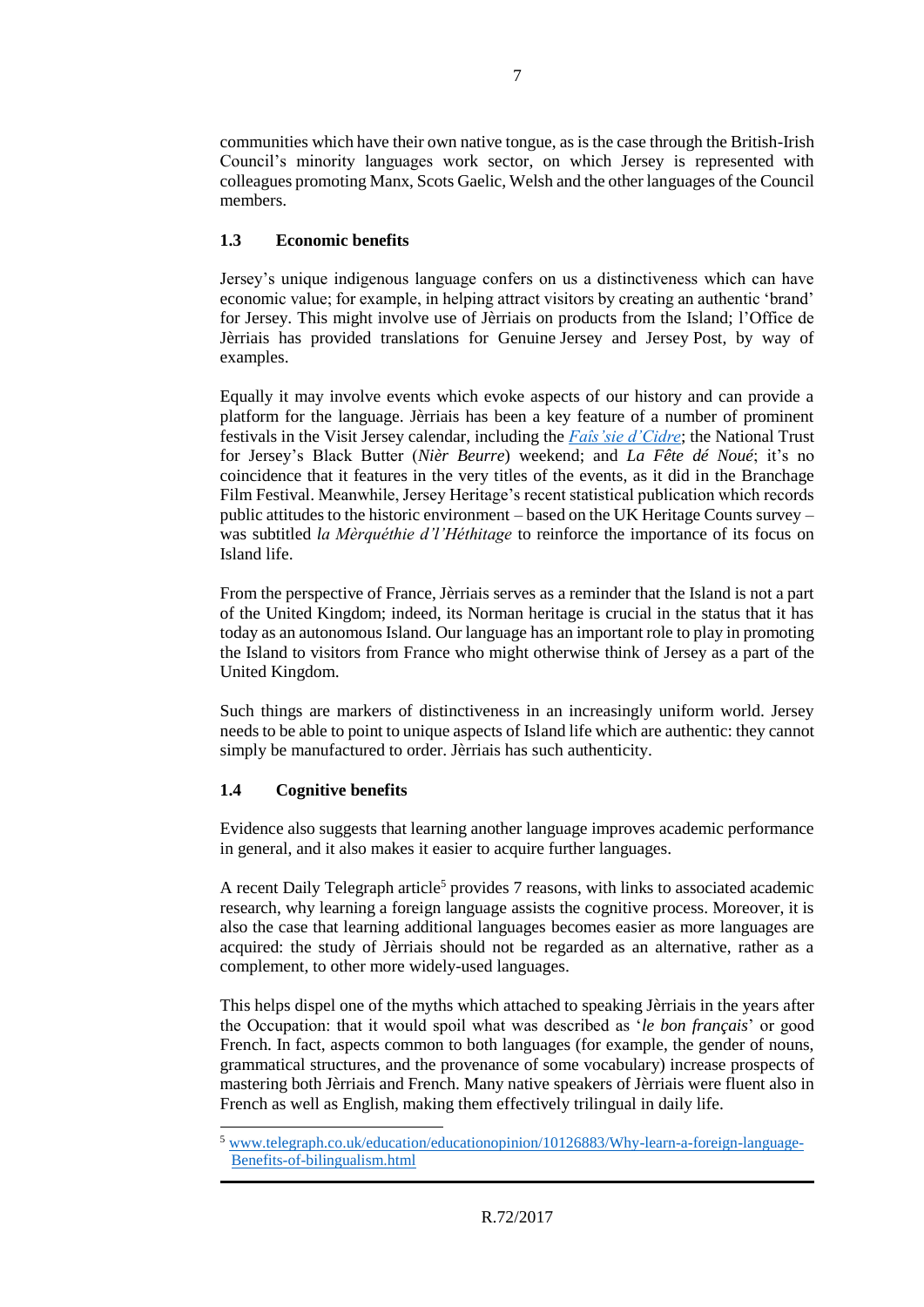Recently proposed measures to improve the level of achievement in French in Jersey have recognised this relationship,<sup>6</sup> and the *Alliance Française* has recently expressed an interest in providing classes in Jèrriais alongside its core French language provision.

# **1.5 The experience of the Isle of Man**

Language decline is not irreversible. Action in the Isle of Man shows how government has intervened to achieve positive results. Today, groups of adults meet regularly to speak together in Manx and, as States Members heard at a presentation at the *Société Jersiaise*, 7 a new generation of students has also achieved fluency, some with formal qualifications in their native language. This has been achieved in spite of the fact that the last native speaker of Manx died in 1974.

The transformation has taken some by surprise, including UNESCO, which in 2009 declared the Manx language officially extinct. It was swiftly obliged to revise its assessment when children at the Island's specialist primary school, the Bunscoill Ghaelgagh, wrote to point out that they were learning their entire curriculum in that 'extinct' language!

Jersey and the Isle of Man share a number of key features, being Crown Dependencies with similar-sized populations and an increasing proportion of citizens not themselves Islanders by birth. The Isle of Man provides a positive example of a small community which has been active in encouraging the use of its own language.

Today, the Isle of Man supports Manx within the education system by –

- funding a primary school which teaches the curriculum in Manx;
- sustaining a peripatetic Manx language unit which reaches all primary schools;
- encouraging the study of Manx at secondary level;
- providing revenue funding to Culture Vannin, the third sector body dedicated to promoting Manx culture.<sup>8</sup>

Current investment in sustaining Manx in schools comprises the budget for the specialist primary school  $(£320,000$  excluding building costs) and  $£235,500$  for the peripatetic team which visits schools. The total budget for Manx teaching in schools is, therefore: £555,500. **Appendix B** sets out more detail of this provision.

Experience has shown that there is an important link between teaching in schools and adult learning: many of the most enthusiastic adult learners have taken classes in Manx in order to participate more fully in their children's education.

 $\overline{a}$ <sup>6</sup> Senator Sir Philip Bailhache commented in the September 2016 MTFP debate on support for Jèrriais: *"It seems to me that Jèrriais could very well be a spin-off from a greater involvement in, and a passion for, teaching the French language."*.

<sup>7</sup> Dr. Mari Jones and Ms. Erin McNulty, a language student at Oxford, addressed States Members at a presentation held on Tuesday 28th June 2016.

<sup>&</sup>lt;sup>8</sup> It should be noted that this is entirely separate from support given to the heritage organisation, Manx National Heritage, which runs historic sites and museums, the counterpart of Jersey Heritage.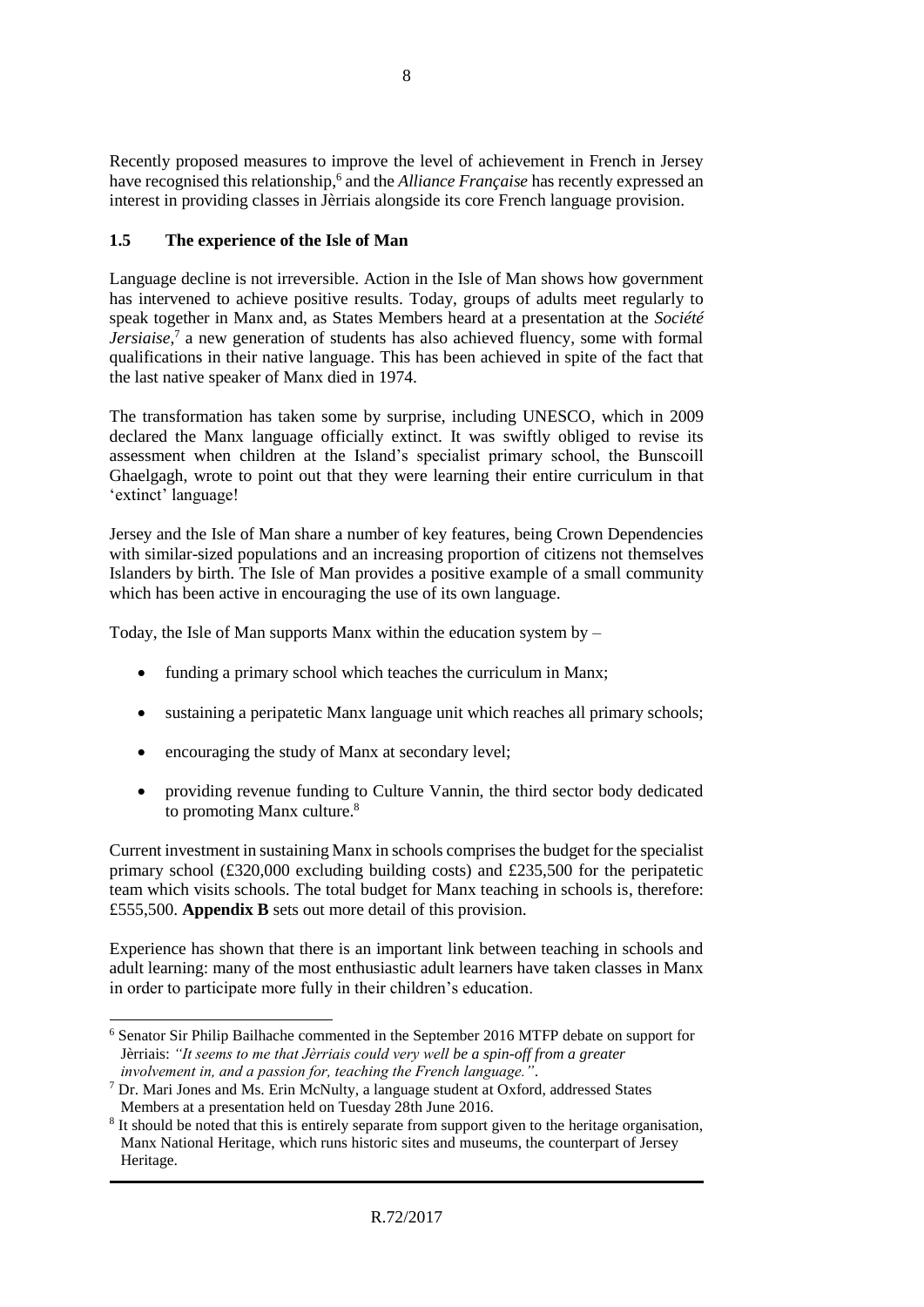Support for Manx in the wider community is undertaken by Culture Vannin, which receives an annual grant of £443,500 to support a remit which includes indigenous music and dance as well as the Manx language.

Because Jersey still has a community of native speakers, albeit a rapidly diminishing one, it has an advantage which may mean that it could still achieve results for a more modest investment than the one being made by the Isle of Man government.

#### **1.6 The Jersey approach**

Following unanimous support in the MTFP debate, the States agreed funding for 2 fulltime teachers of Jèrriais who are now employed by the Education Department. They will replace 2 retiring members of the existing team: the appointments provide no additional resource, and therefore the very best that can be expected is that the current status quo will be maintained (i.e. acquainting some of the Island's children with some basic words and phrases, but with no likelihood of producing new native speakers).

The States also provides a small grant to *l'Office du Jèrriais* which will support employment of a language officer to work in the community and some language promotion initiatives. In the short term, *l'Office du Jèrriais* will also have responsibility for teaching Jèrriais to the new teachers, and it has secured charitable funding to assist it in the transitional period.<sup>9</sup>

When responsibility for teaching in schools has passed entirely to Education Department staff, the role of *l'Office* will be refocused to address Jèrriais in the community; that is, generating adult opportunities, community participation, and language promotion.

The dual approach will mirror that of the Isle of Man, where the third sector organisation Culture Vannin promotes the language in the community, and the Education Department is responsible for school provision. This encourages creation of fully-trained teachers operating within the education system, while capitalising on enthusiasm for the minority language in the community.

#### **2. The Jèrriais Plan**

1

The principal aim of States' investment in Jèrriais is –

*to maintain Jèrriais as a spoken language by creating competent speakers of all ages.*

Although raising awareness is important, the focus of this plan is on seeking to increase language acquisition and create speakers, not just providing classes for interest. The distinction is important because Jèrriais will not survive as a language unless a core of people are able to speak it and help pass it on to future generations.

<sup>9</sup> Le Don Balleine has made successful funding approaches to secure £90,000 to supplement the commitment of the States.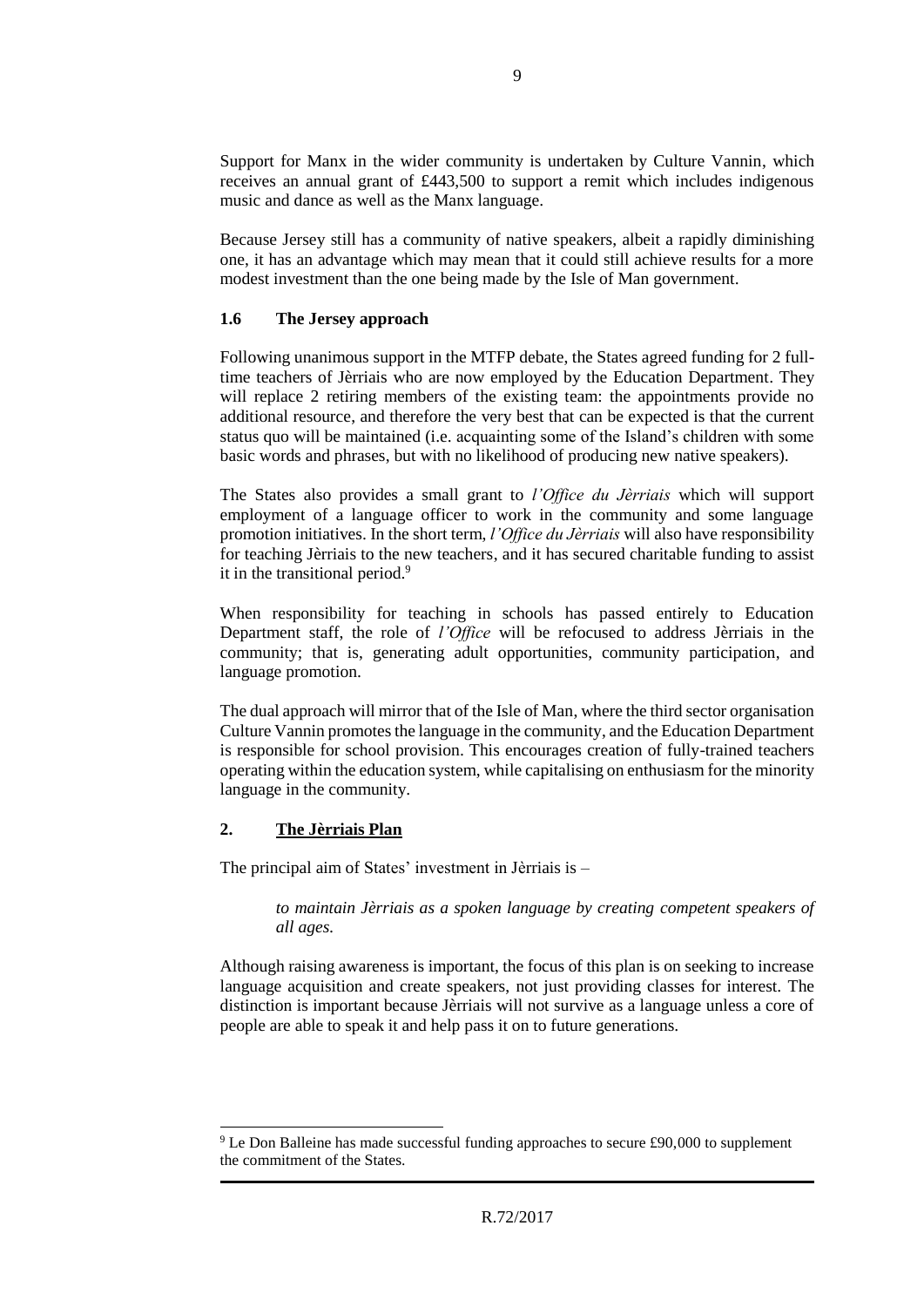There are 3 areas of focus –

- teaching in schools;
- adult language learning;
- creating a digital archive for learning and study.

In addition, the plan encourages wider language promotion –

- the use and visibility of Jèrriais in public;
- the raising of the profile of Jèrriais through study and research;
- participation in seminars or other gatherings which promote endangered and/or minority language use.

#### **3. Increasing language acquisition**

The plan promotes the acquisition of Jèrriais as a language which can be used for all aspects of everyday life. It advocates action in 3 distinct areas:

#### **3.1 Teaching in schools**

The teaching programme adopts 2 principles: first, that Jèrriais should be available to all Jersey students in years 4, 5 and 6 on a voluntary basis; and second, that there should be easily-accessible opportunities for those students who wish to continue with Jèrriais into secondary school.

Furthermore, just as in the language strategies for Irish, Welsh, Scottish Gaelic and Cornish, the proposed teaching plan recognises the importance of starting early and seeks to embed Jèrriais learning, on a trial basis, in the nursery/reception stage of a selected primary school. It is hoped that, if appropriately resourced, this strategy will help create a new cohort of native speakers.

After looking at a number of models, the teaching team has concluded that it is impossible to deliver a meaningful level of provision with only 2 teachers as currently resourced: the minimum requirement is for 4 full-time teachers. (The extent of the limited provision possible with 2 teachers is set out for information at **Appendix A**, which contains an analysis of potential coverage with a 2, 4 and 7-strong teaching team, together with options for their deployment. This has been produced by the teaching team.)

Among the possible 4-teacher options, the following model is preferred as a robust, basic model for the short-term support of Jèrriais:

- o The equivalent of 2.5 teachers will deliver one 30-minute lesson per week for each year group (years 4, 5 and 6) across all 24 schools during the school day to a maximum class size of 24. Children in these year groups could choose to study Jèrriais as an opt-in subject. Each class for each year group could include up to 24 children.
- o These teachers will provide opportunities for further study of Jèrriais after school as an extra-curricular activity in Pallions (Jèrriais centres) around the Island. These Pallions will also enable those children not opting for Jèrriais during the school day to study it after school. Participation is dependent upon parental support and their ability to transport their children to each location.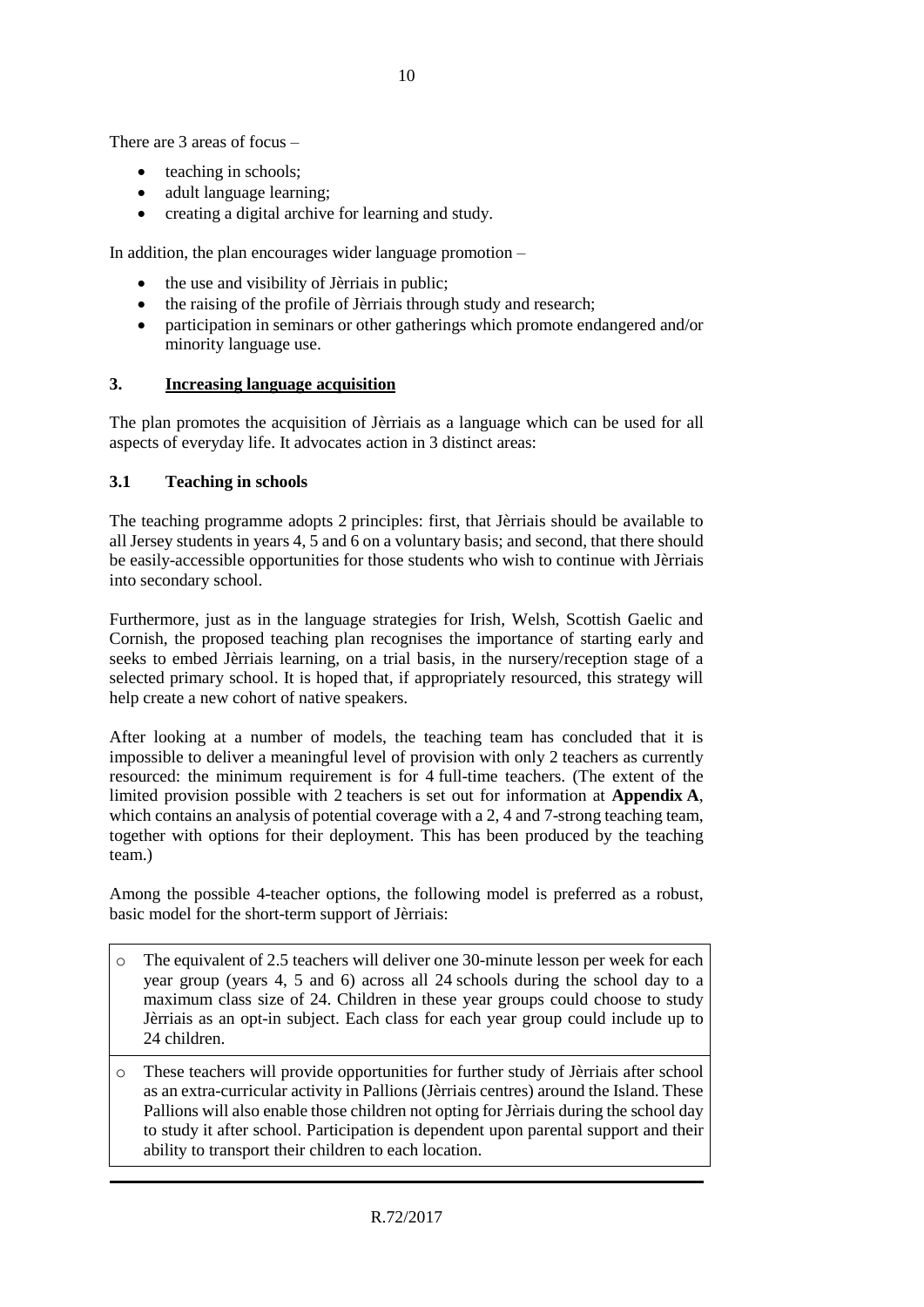- o In addition, the equivalent of a 0.5 of a teaching post is allocated to teach at secondary level to prepare students to undertake a language proficiency qualification that focuses upon developing communicative skills. This would be the equivalent to the level of a G.C.S.E. foundation. Children in years 7, 8 and 9 will be able to study Jèrriais for 2 hours per week at times to be agreed with individual schools.
- o One further teacher will be based in a primary school teaching in nursery and reception through the medium of Jèrriais for those parents opting for this environment for their children. The foundation-stage children in this school will be exposed to the language for a minimum of 2 hours per day. The teacher will offer an experience that is as close to immersion as possible with a single specialist. In addition, the teacher will work with foundation stage staff to enhance continuous provision and resources to create a bilingual learning environment.
- o Parents of the children in the pilot school will also be invited to Jèrriais story and rhyme times at the school, and the teacher will organise weekly Jèrriais story and rhyme times at Jersey Library to reach out to the wider community. To support the delivery of these sessions, the teacher will seek to produce a range of multimedia materials to support storytelling and singing songs and rhymes to improve pronunciation and fluency. The teacher will also produce dual language picture books and seek the permission of authors to create Jèrriais versions of well-known stories.

The teaching team will receive professional supervision from the standards and achievement team at the Education Department. Their language acquisition will be supervised by Le Don Balleine Trust.

This approach has been endorsed by Dr. Mari Jones, who comments –

*"[The] option … is an ambitious, multi-faceted and helpful strategy for the Jèrriais teaching programme in the short term. It provides welcome short-term support for the language and, given the current financial climate, it does not make overly-onerous demands on the States' budget. [It] also leaves room for the case to be developed for a more comprehensive model that would be able to deliver a longer-term, intensive and, crucially, sustainable Jèrriais teaching programme, a case which will presumably be predicated upon the success of [this] option*."

An additional benefit of the 4-teacher option is that it provides a degree of resilience in the event of illness or, more fundamentally, the departure of a member of the team in the future. With 4 teachers, resources can be prioritised to ensure continuity of teaching at primary level, for example. Conversely, the 2-teacher option is very vulnerable because there are no Jèrriais teachers available elsewhere to provide cover.

The study of Jèrriais will sit as a part of the Education Department's wider approach to language teaching, currently the subject of a review. As noted earlier, the study of Jèrriais at primary level should enhance the language-learning capacity of students; it should not hinder learning other languages.

However, it is important to recognise that although this approach will raise the profile of Jèrriais, giving far wider access than has been possible until now, it will not in itself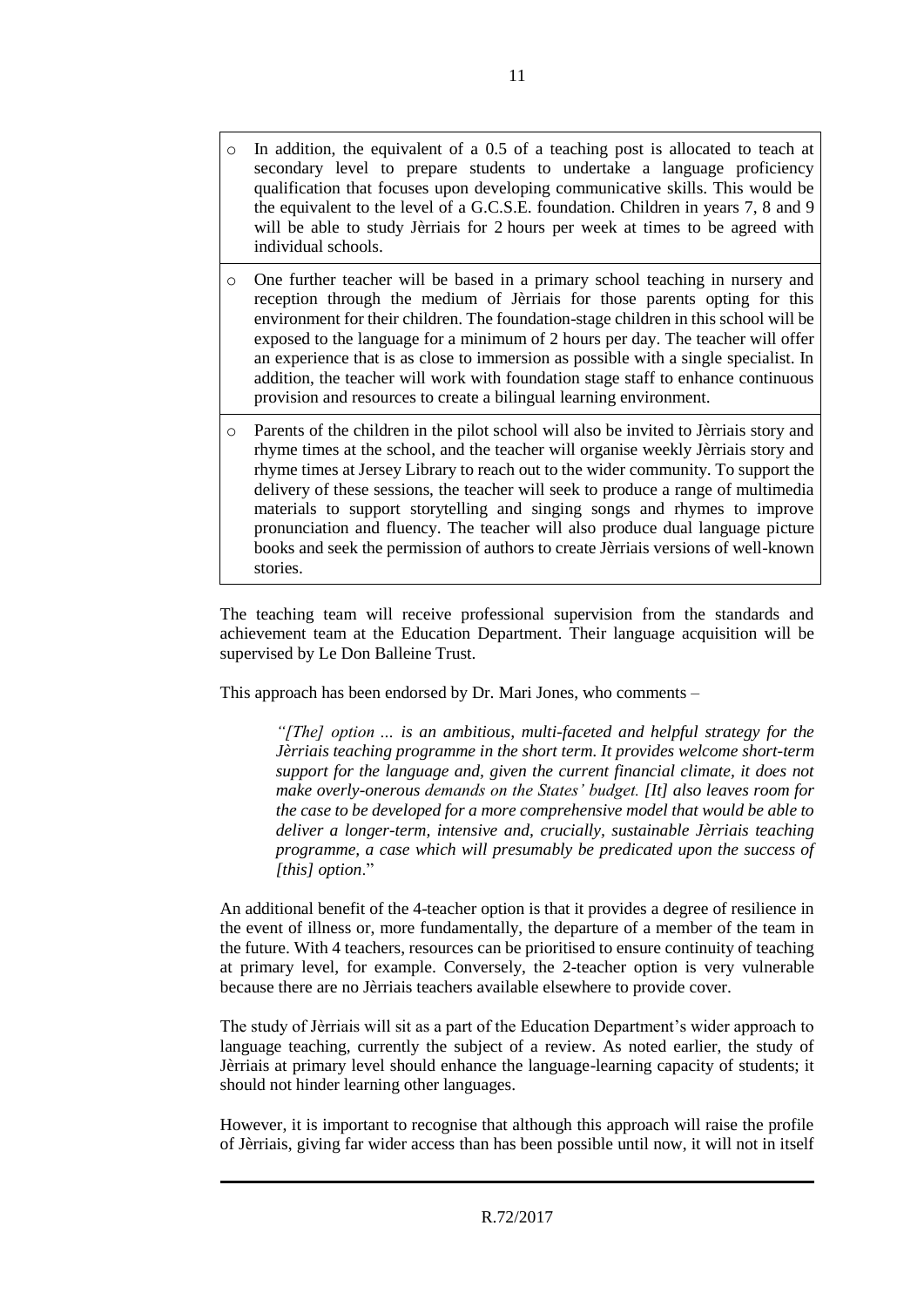save the language, a point emphasized by Dr. Jones, who describes it as a 'robust, basic model for the *short-term* support of Jèrriais'.

A plan for a second phase of work will, therefore, be prepared in 2018. It will provide flexible options based on forecasts of numbers subsequently opting for Jèrriais. It should be noted, for illustrative purposes only at this stage, that with the 7-teacher model set out in Appendix A, there would be scope to –

- provide greater provision in primary schools; in particular, contemplating the 'opt-out' model which has proved successful in the majority of schools in the Isle of Man;
- offer a more extensive approach to early years teaching and engagement with parents;
- create greater opportunities for secondary study.

# **3.2 Adult language learning**

In the Isle of Man, adult learning is provided by Culture Vannin, whose language officer leads a range of courses and informal conversation classes, and provides support for community events, as well as promoting use of new technology in language-learning (see **Appendix B**).

Here in Jersey, opportunities have been provided for speakers to meet and speak Jèrriais in informal situations, and there have also been more formal classes for new speakers. However, these adult learning opportunities need to be consolidated and sustained, and made more structured and systematic.

Le Don Balleine Trust should continue to act as the champion for Jèrriais in the community, capitalising on its links and networks with native speakers: it is important that there is a body which is dedicated to the teaching, preservation and promotion of the language. However, the nature of the task – to help spread interest in Jèrriais – makes it difficult to imagine the burden falling on one or perhaps 2 members of staff working in isolation.

It is, therefore, proposed that a request is made to the trustees of Jersey Heritage to enter into a service level agreement with Le Don Balleine Trust to employ the language officer. This ensures that Le Don Balleine Trust remains the body responsible for championing Jèrriais, but would also offer the benefits of an established organisation (with its wider administration, marketing, human resources, finance functions, etc.) to support the work. It also means that the interpretation of the Island's museums and heritage sites, and other work of Jersey Heritage, would be informed by a Jèrriais speaker.<sup>10</sup>

To permit such an arrangement, Le Don Balleine Trust would provide funding from the States' grant to Jersey Heritage under the agreement. The Trust intends to seek additional funding to permit the fixed-term employment of a second Jèrriais specialist to act as a co-ordinator to assist in this work and, in particular, to link up the various

 $\overline{a}$  $10$  The potential of such an approach can be gauged from the Edmund Blampied – Pencil, paint and print exhibition at the Jersey Museum (2016–17).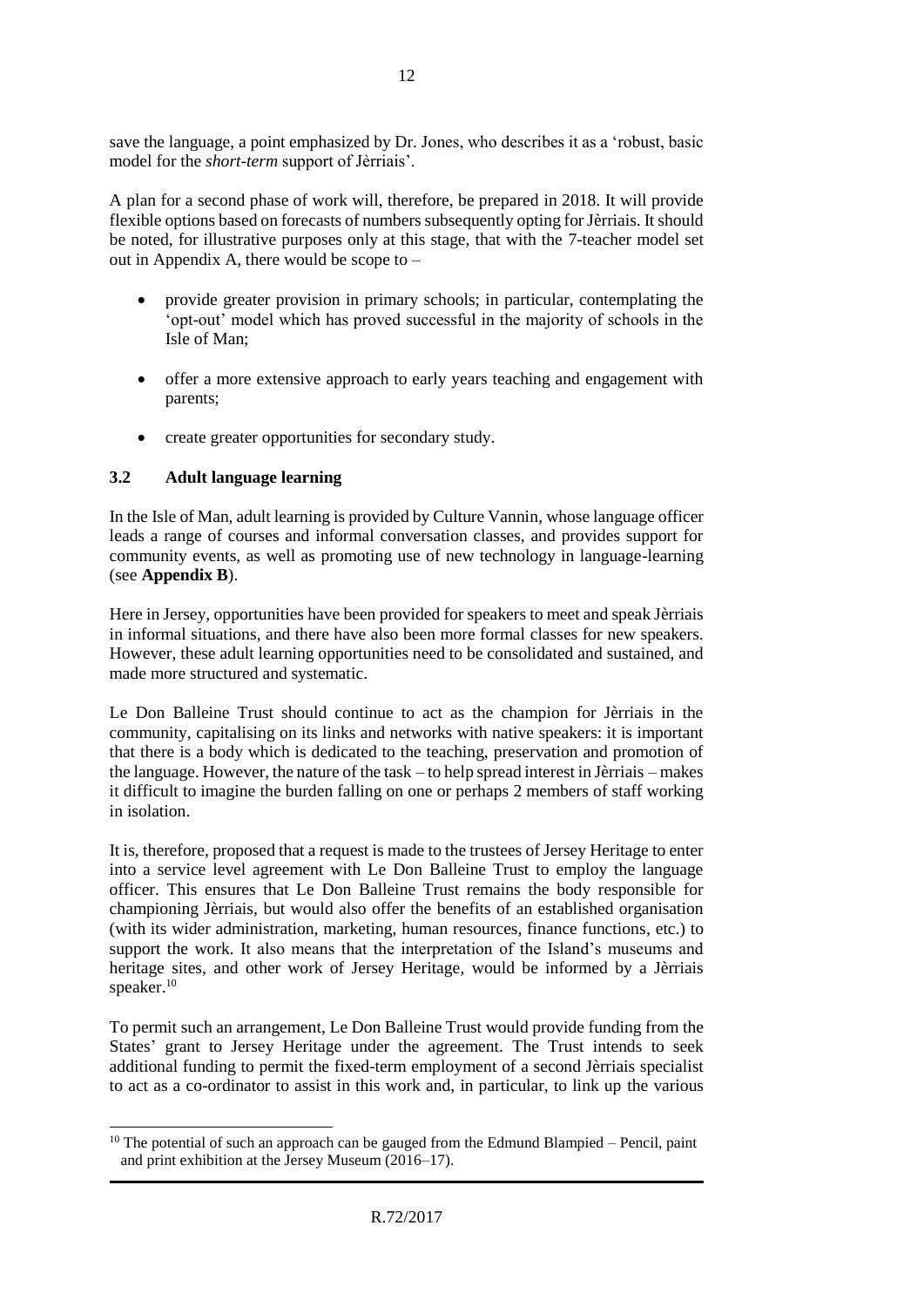bodies which have an involvement in the language. If successful, Le Don Balleine would seek the agreement of Jersey Heritage to a similar management arrangement.

The role of the language officer will involve –

- providing opportunities for adults, students and families to use Jèrriais in daily life in the community;
- developing and maintaining resources for adult study (traditional and electronic);
- providing support for community events (for example, the *Eisteddfod*, the *Fête Nourmande* and the *Fête du Cidre*);
- working with other heritage partner organisations and agencies (including the States) on initiatives to enhance visibility of Jèrriais in the community;
- providing advice on the language and guidance to those conducting research.

The Isle of Man has enjoyed considerable success in its community promotion of Manx, and its language officer has offered to visit Jersey to pass on some of his recent experience which includes developing online resources to support private study.

There is an important connection between the work of the language officer and the Education-based teaching team; the officer provides a direct link with Le Don Balleine and the Jèrriais-speaking community which will be crucial in the teachers' languagelearning.

The connection is reinforced by experience in the Isle of Man which suggests that parents of children studying the minority language are also a major source of adult students, as many wish to share the language with their children.

In the longer term, the link will be important in ensuring that students at secondary school seeking to progress to a more advanced level have access to opportunities in the community to supplement their formal study of Jèrriais.

For these reasons, a strategy group will be created to bring the two together with other stakeholders in the promotion of the language.

#### **3.3 Digital Archive Project**

While the emphasis must be placed on teaching, it is important that new technology is harnessed to help to sustain Jèrriais. There are 2 aspects to this.

The current team is involved in developing online learning tools so that students can supplement their study with resources available at home.

But it is also important that there is a detailed record of the language as it is spoken by remaining native speakers. The project to record those speakers has already received an important boost: the involvement of Dr. Mari Jones and Dr. Julia Sallabank and their universities supporting the work as part of their professional interest in the language. They have secured research grants to work with the local Jèrriais-speaking community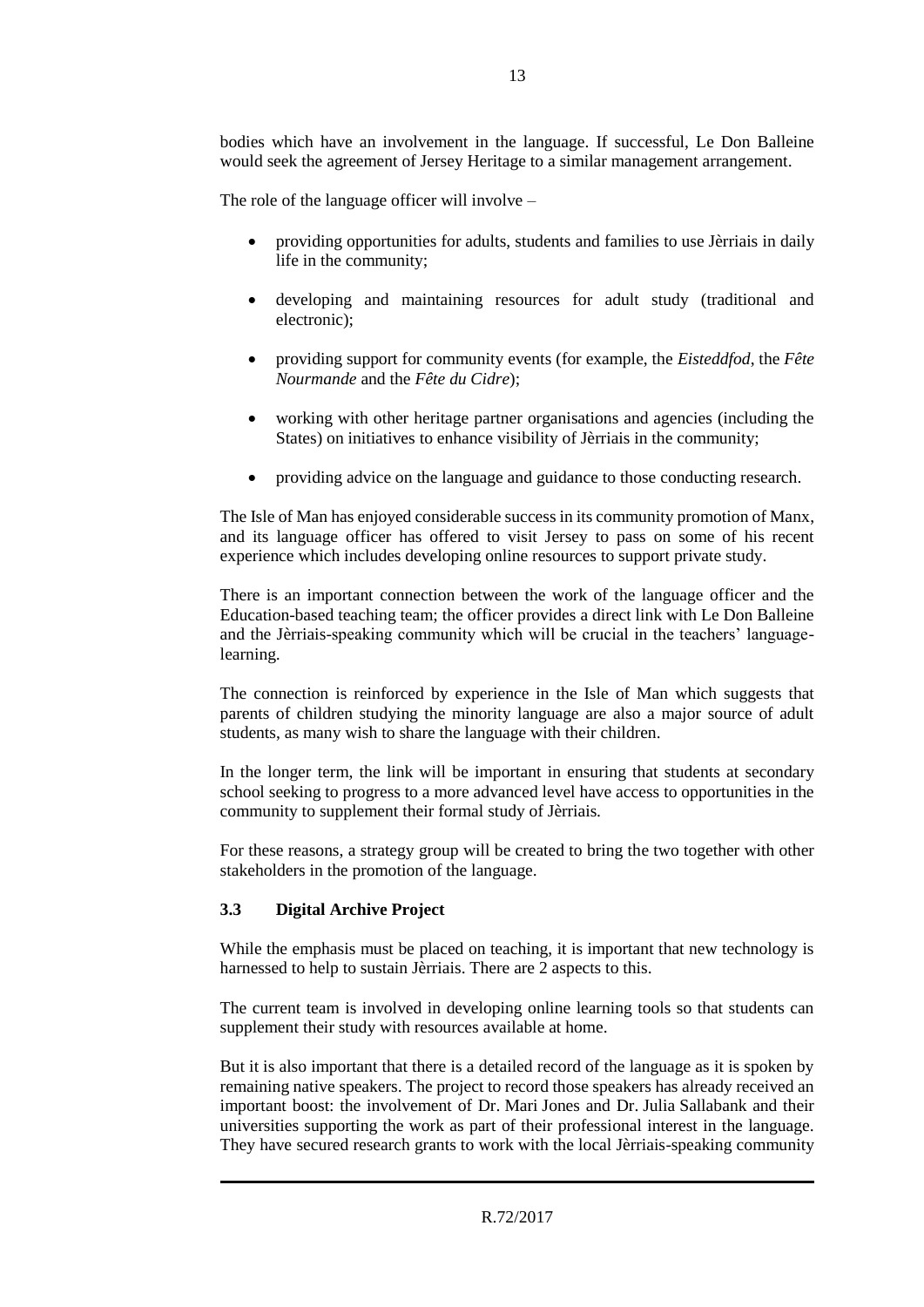to create a permanent digital archive of the spoken language. Their involvement gives professional rigour to the project, at no additional cost to the Island.

Launched in January 2017, the work initially seeks to capture 100 hours of spoken Jèrriais which Jersey Archive will hold and make freely available for those with an interest in the language. Instruction in making recordings and in collecting relevant material will be given by the 2 academics in public workshops, funded by the Universities of Cambridge and London, to be held in April 2017. Recordings will be made by participants over the remainder of the year.

Costs to the Island will be limited to processing the material, including providing a written transcription, and cataloguing it at the Archive. In the event of more than 100 hours being submitted, additional material can be stored and processed later. The estimated cost of processing 100 hours of Jèrriais is £20,000, to which a small additional provision is required for archiving. The Department of Economic Development, Tourism, Sport and Culture ("EDTSC") will seek to meet this cost.

Apart from its direct value in teaching, material collected in this way could be used to help develop further online teaching resources, adding to work currently being undertaken by *l'Office du Jèrriais*. As a step towards this, Digital Jersey has agreed, in principle, to run a 'hackathon' project to deploy the creative skills of digital practitioners on devising methods of using the digital archive creativity to promote language learning.

#### **4. Language Promotion**

Although teaching Jèrriais is paramount, giving the language a status by increasing its visibility is also important. Visitors arriving in Scotland or Wales, for example, are immediately struck by the use of Scots Gaelic and Welsh at airports and stations; it signifies that the language is respected and valued, and it also serves to reinforce identity.

In Jersey a range of different organisations can assist in reinforcing our identity by using Jèrriais words, phrases and expressions publicly. In addition to creating a positive image for the language, learners will, in turn, be encouraged by the fact that the language they are studying appears around them in the Island; it will also raise awareness of existing Island names and signage.

A successful campaign to give prominence to Jèrriais requires that the States itself sets an example; departments will be encouraged to adopt their own plan and will be given assistance by the language officer in preparing translations for signage and other materials. Similar support will be offered to the private sector.

There have already been excellent examples of public and private bodies using Jèrriais in this way: for example, Jersey Post employing the language on stamp issues and the Treasury giving prominence on Island bank notes; text on Parish of St. Helier vehicles; and recent bilingual signage in English and Jèrriais by Trading Standards in the Central Market.

Promotion of Jèrriais also entails supporting the research and study of others. An important role for the language officer is to guide those with a specialist interest in the language. Currently, for example, research is being undertaken into the connection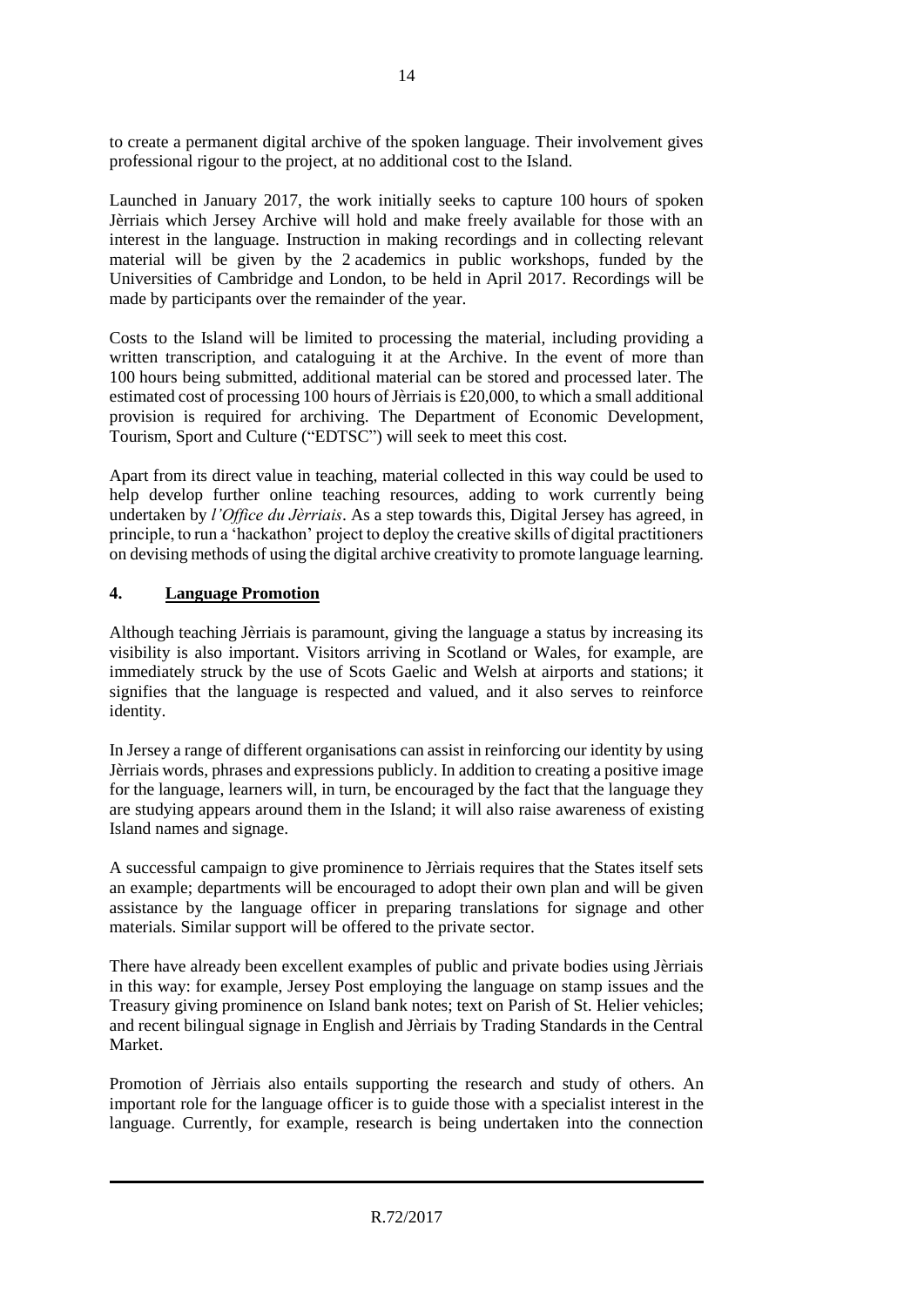between music and sustaining an endangered minority language; it has been assisted by *l'Office du Jèrriais*.

Working with agencies involved in other minority languages is a further important element. The British-Irish Council's work sector on Regional and Minority Languages, one of the earliest to be established by the Council, is an example, bringing together officers from across the BIC administrations to share good practice in initiatives to promote minority languages.

# **5. Objectives**

The objectives and detailed actions of the plan are inevitably linked and involve different organisations working together, but it is convenient to divide them into those which are principally concerned with schools (delivered mainly by the new teachers), and those which involve adult education and language promotion in the community (delivered mainly by the language promotion officer).

# **5.1 Language Learning Objectives in Schools:**

- To develop a language teaching programme across years 4–6 in all primary schools based on one lesson per week.
- To develop an assessment system to track progress through the programme of study.
- To offer a programme of study for all secondary school pupils into KS3/4/5.
- To develop an assessment system to track progress through the programme of study.
- To develop appropriate resource materials for all levels of study.
- To promote the language as a valuable qualification to further future academic and career prospects.
- To work with the Professional Adviser to Schools and Head-teachers to integrate Jèrriais into the Jersey Curriculum.
- To work with the Jèrriais language officer to ensure that extra-curricular opportunities are available for school-age learners in their free time.
- To develop a pilot immersion scheme to trial opportunities for children entering a selected primary school, on an opt-in basis, to develop skills in Jèrriais.
- To develop and maintain online resources to support the study of Jèrriais.

# **5.2 Adult and Community Language Learning Objectives**

- To develop a language teaching programme for adult learners.
- To develop an assessment system to track progress through the programme of study.
- To provide formal language learning opportunities to adults in the community.
- To provide informal classes to stimulate interest in the study of Jèrriais.
- To arrange social gatherings using Jèrriais as medium of communication.
- To work with the Education Department to provide out-of-school opportunities for students to pursue their study of Jèrriais.
- To encourage and support the use of Jèrriais language in community activities and family events.
- To develop and maintain online resources to support the study of Jèrriais.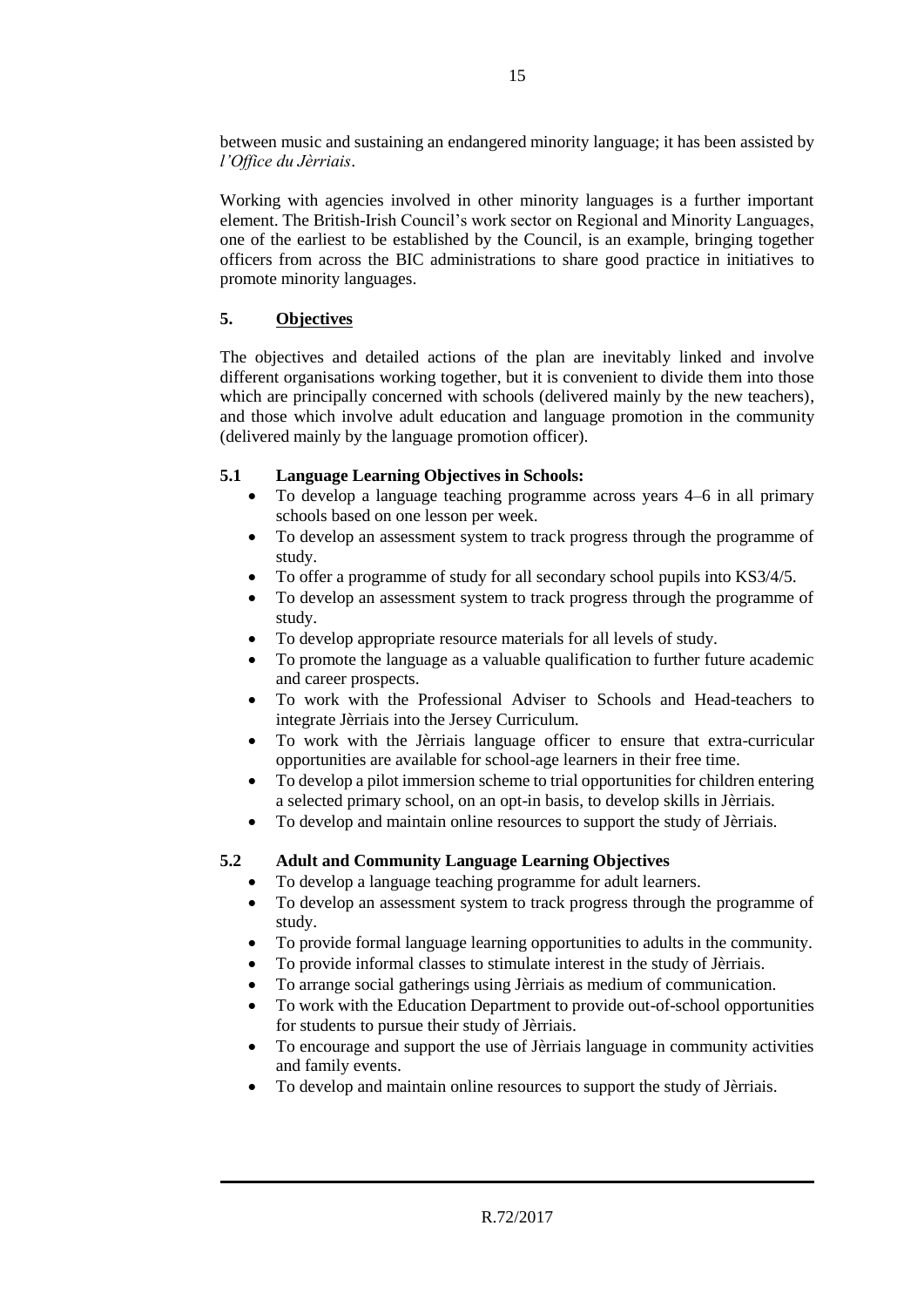### **5.3 Language Promotion**

- To work with the States Cultural Development Officer to encourage use of Jèrriais within the States of Jersey.
- To promote the use of Jèrriais within Jersey Heritage and sites and in appropriate exhibitions.
- To work with other heritage bodies to promote use of Jèrriais.
- To promote use of Jèrriais by businesses in Jersey for example, in signage, on till receipts, menus, etc.
- To represent the Island on appropriate minority language bodies or symposia.
- To encourage and support research into Jèrriais.

# **6. Roles and responsibilities**

Seeking to sustain a minority language is not a straightforward task. Jersey can learn from the Isle of Man and also from measures introduced to support minority languages elsewhere. However, success is dependent upon the engagement of a number of different bodies with specific roles to play.

# **6.1 Le Don Balleine Trust**

A new charitable trust has been established to support and promote Jèrriais. Its role will be to champion the Jèrriais language; to offer support to the Education Department in sustaining Jèrriais teaching in schools, connecting with the community of Jèrriais speakers where expertise in the language lies; to support a programme of community learning and language promotion; and to raise additional funds to support the promotion of Jèrriais. (The original Will Trust bearing the name of Balleine will continue to support the Jèrriais language through publications, the principal intention of its benefactor.)

As responsibility for teaching Jèrriais in schools passes to the Education Department, Le Don Balleine Trust will initially have funding for a single member of staff from the States. The Trust intends to explore additional funding options to seek to supplement its grant from the States with private funding that would permit the appointment of a language co-ordinator to work with the language officer and other likeminded agencies in the promotion of Jèrriais.

#### **6.2 Jersey Heritage**

Jersey Heritage is already funded by the States to undertake a range of activity set out in its current partnership agreement. While there is no specific remit for Jèrriais at present, it is a fundamental aspect of the Island's heritage, so that there is no incongruity in Le Don Balleine Trust requesting an agreement with Jersey Heritage to give assistance in this important work.

Moreover, the States has an existing agreement with Jersey Heritage which could note such an arrangement which continues to give overall responsibility for championing Jèrriais to Le Don Balleine Trust.

Apart from the obvious benefits this brings in terms of a support network, it will also reciprocally encourage greater input of Jèrriais into relevant museum exhibitions and the wider output of the organisation.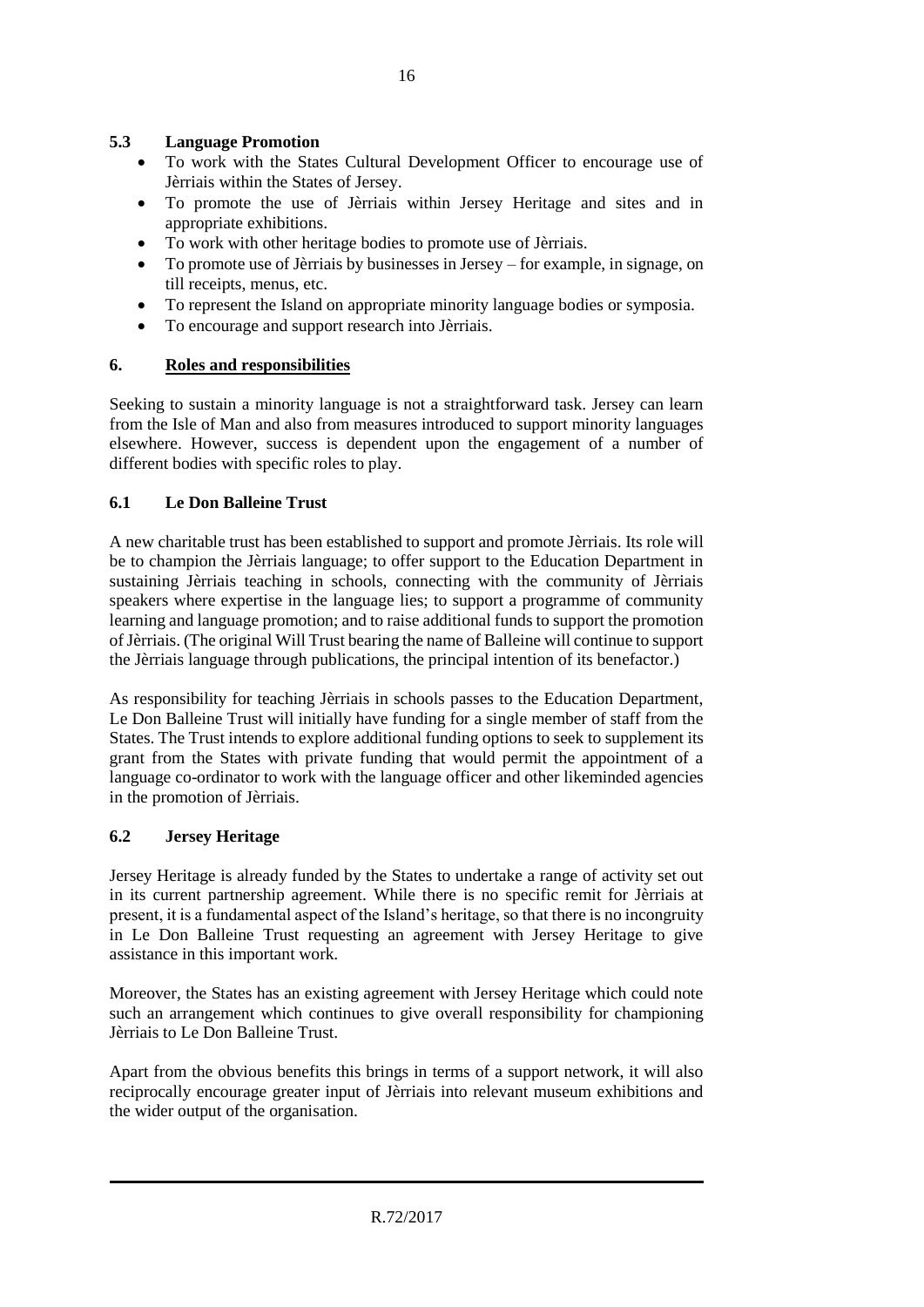### **6.3 The States**

Working co-operatively, the EDTSC and Education Departments will support the new Jèrriais plan. For the duration of the current MTFP, EDTSC has already agreed to transfer funding for one of the new teachers; the Chief Minister's Department has agreed to fund the second teacher. The balance of funding held by EDTSC will be transferred to Le Don Balleine Trust under a new agreement.

With effect from January 2017, Education has employed the 2 new teachers, professionally supervised from within the Department. However, there will also be a need for a co-ordinating group which links the teachers to Le Don Balleine (as language experts), the language officer employed by Jersey Heritage (who delivers adult learning and promotion), and the EDTSC Department, which has responsibility for the States' Cultural Strategy and for funding Jersey Heritage.

The group will wish to engage with other partner heritage and language organisations, including the *Société Jersiaise* and the National Trust for Jersey; and to promote engagement with other bodies in the community, including arts organisations, which can use Jèrriais in new and creative ways. The Presidents of both the *Société Jersiaise* and the National Trust for Jersey have expressed their support for this plan and its approach to sustaining Jèrriais.

The States has a responsibility itself to set an example in giving prominence to Jèrriais, whether on signage, within departments, on websites or in other situations where official use of the language adds the imprimatur of government to efforts to sustain our historic language. EDTSC will assume responsibility for promoting use of Jèrriais within the States in partnership with the language officer.

The States can also use Jèrriais to confer distinctiveness in its interactions with visitors to the Island. There have already been examples of this: the emphasis placed on Jèrriais songs at the opening of the 1997 and 2015 Island Games; a reading from Wace using Jèrriais pronunciation at the last British-Irish Council summit in Jersey; and performances by students at receptions for visiting ambassadors. Jèrriais publications have also been offered as gifts to visitors.

The government of Jersey is currently represented, through Le Don Balleine, on the British-Irish Council work sector on Minority Languages. The work sector offers the opportunity for exchange of good practice between the administrations, all of which support their minority languages. It is possible that the platform of the work sector could also afford the opportunity to promote further Jersey's new plan to sustain Jèrriais.

# **7. Implementation and funding**

Securing the future of Jèrriais consistent with support shown in the States debate in September 2016 requires a staged approach which has already begun and involves partnerships between Education, EDTSC, the Chief Minister's Department and Le Don Balleine Trust.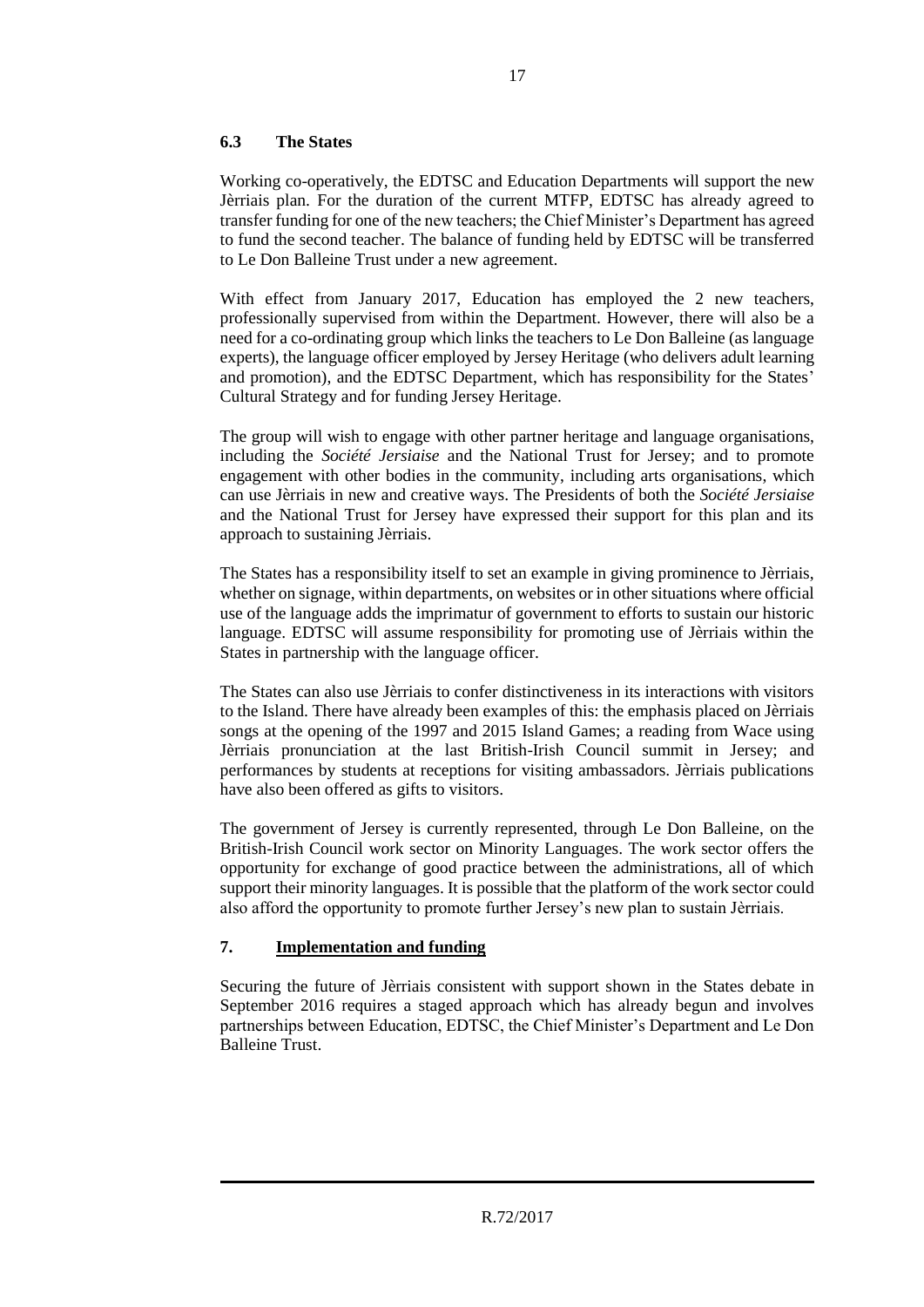States funding for Jèrriais currently comprises –

| Funding transferred to Education for 2 teachers:                                             | £107,000               |
|----------------------------------------------------------------------------------------------|------------------------|
| Additional funding transferred from EDTSC to Education to support<br>the Jèrriais programme: | £30,000                |
| Funding to be transferred from EDTSC to Le Don Balleine to<br>support the adult programme:   | £63,000. <sup>11</sup> |

Additional funding is required now to implement the first phase of this plan.

| Funding for 2 additional teachers to begin training immediately:                                                     | £110,000<br>per annum |
|----------------------------------------------------------------------------------------------------------------------|-----------------------|
| Funding to support the processing and cataloguing of the Digital<br>project (one-off cost to be addressed by EDTSC): | £25,000               |

The second phase of the plan will be developed in 2018, to allow for a bid for the 2020–2023 MTFP. It is recognised that both the Education Department and the Department of EDTSC will be responsible for developing the bid together, in recognition of the fact that sustaining Jèrriais is both an educational and a wider cultural issue.

 $\overline{a}$ <sup>11</sup> This sum will reduce to £57,820 by 2019 as the budget transfer to Education to fund the second Jèrriais teacher increases.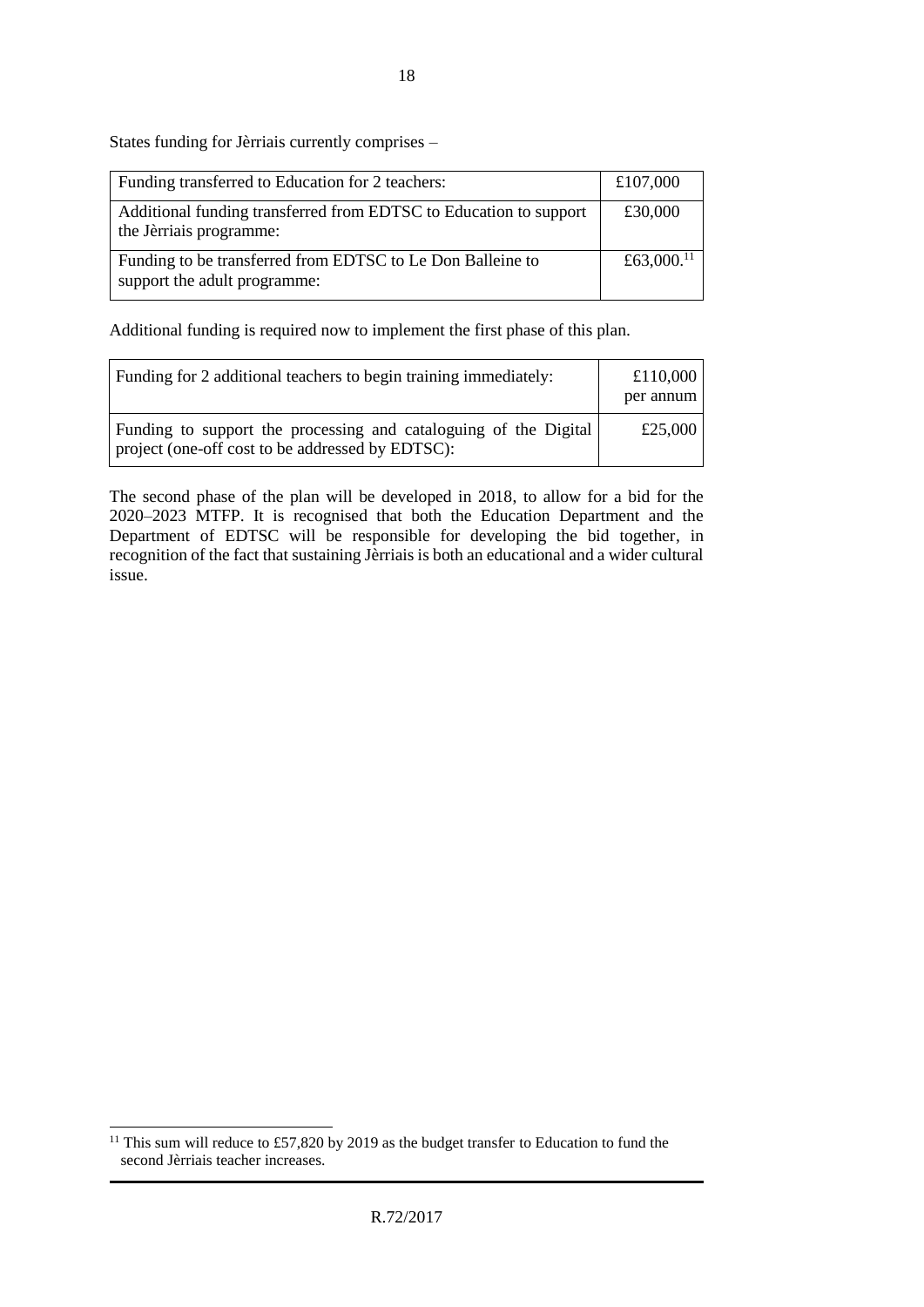### **APPENDIX A**

# **Options for an Education Programme as part of the Wider Jèrriais Language Plan**

#### **by Aline Ronco and Marianne Sargent**

16th January 2016

The principal aim of States' investment in the Jèrriais language is:

*To maintain Jèrriais as a spoken language by creating competent speakers of all ages.*

In order to achieve this aim and bearing in mind the future development of the Jersey Curriculum and introduction of the Cultural Passport, the Jèrriais education team advocates a programme that aims to meet the following three objectives:

- **1. Increasing exposure and raising awareness of Jèrriais:** Providing the opportunity for all children to study Jèrriais and if possible including Jèrriais in the Jersey Curriculum.
- **2. Securing the future of the language by creating a pool of proficient young speakers:** Teaching a targeted group of children through the medium of Jèrriais from a young age.
- **3. Ensuring the sustainability of the educational programme:** Training other teachers and increasing the number of people with expertise in teaching Jèrriais.

This report sets out the various options for an education programme that would aim to meet these three objectives, depending upon the resources made available. It explains what the education team envisages would be possible with two, four and seven teachers, setting out options for each level of staffing. For ease of reference and to aid comparison, the main points are summarised in a table at the beginning of each section.

Throughout the proposal there are references to the Common European Framework of Reference for Languages (CEF) to illustrate the predicted levels of proficiency that the children can be expected to achieve (see Appendix A). A more detailed explanation of how these levels have been calculated can be found in Appendix B. The education team wishes to stress the fact that it is widely recognised this framework does not relate well to post-vernacular languages (languages such as Jèrriais that are no longer spoken on an everyday basis in the home). However, it is included in this report as a useful point of reference.

Initially, for the first 18 months, the team of new Jèrriais teachers will be based within L'Office du Jèrriais learning the language. At the same time they will be supporting the current Jèrriais teachers, helping to develop new teaching resources and forging relationships within schools, the Jèrriais community and local cultural organisations. Therefore, the new teaching programme will start in September 2018.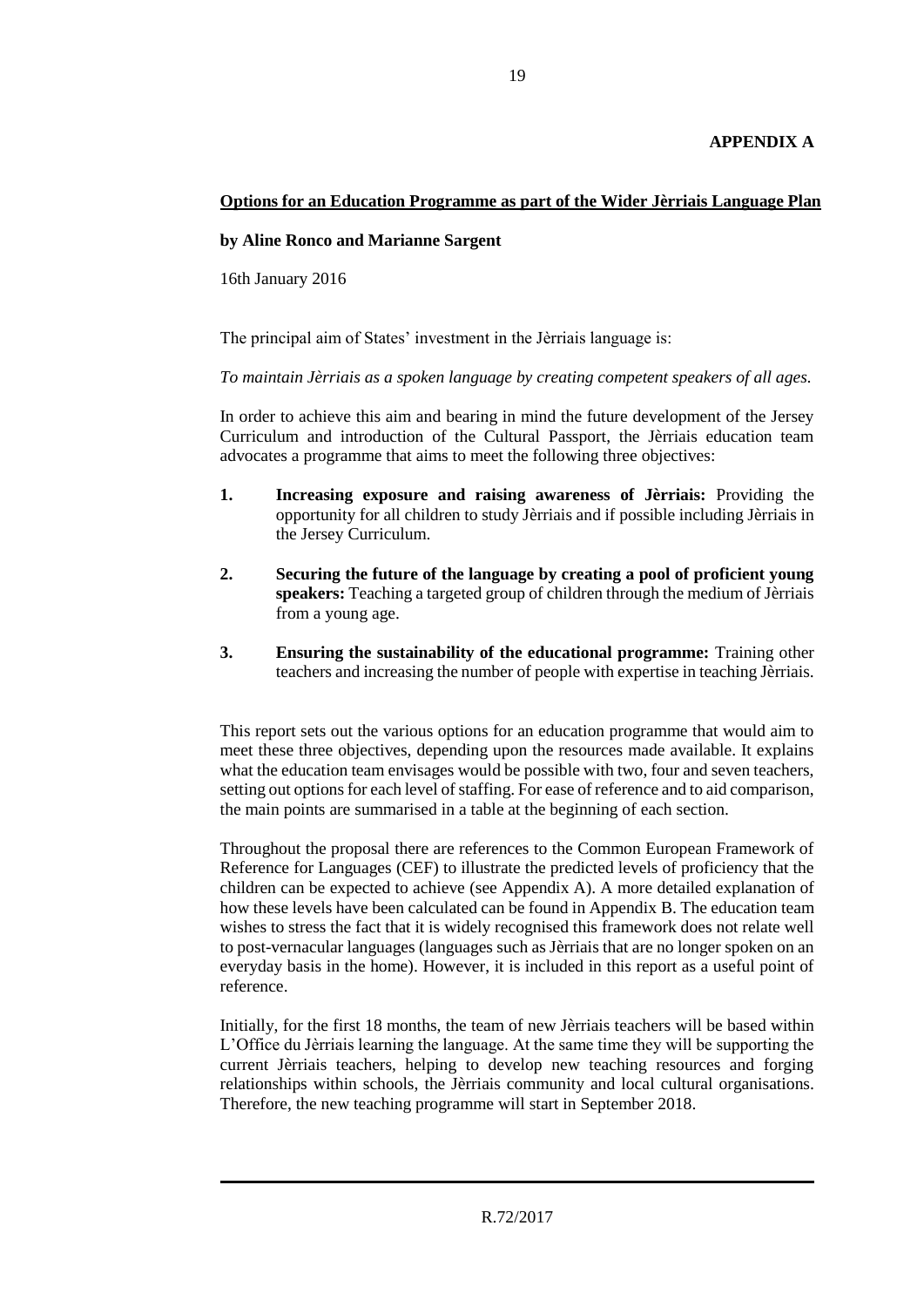However, it is envisaged that the teaching programme will need to be phased in. The existing teachers will need time to ensure they are able to continue their own language learning and develop a new Jèrriais curriculum, supporting syllabuses, schemes of work, teaching resources, assessment frameworks, training programmes and monitoring and evaluation tools. Furthermore, each subsequent teacher appointed will need approximately 18 months of language learning before they start teaching.

It is crucial to note that in order for fluency or proficiency to be maintained, children and young people must have access to a range of extra-curricular activities and social events to practise using the language. Therefore, any educational programme must be part of a wider language plan that provides for these social opportunities by raising the status of the Jèrriais language and promoting its use at every level of society.

In compiling this report the Jèrriais education team has carefully considered the comments and suggestions offered by various stakeholders and professional advisers, as well as the language plans and strategies for other minority languages including Welsh, Irish, Gaelic, Cornish and Manx.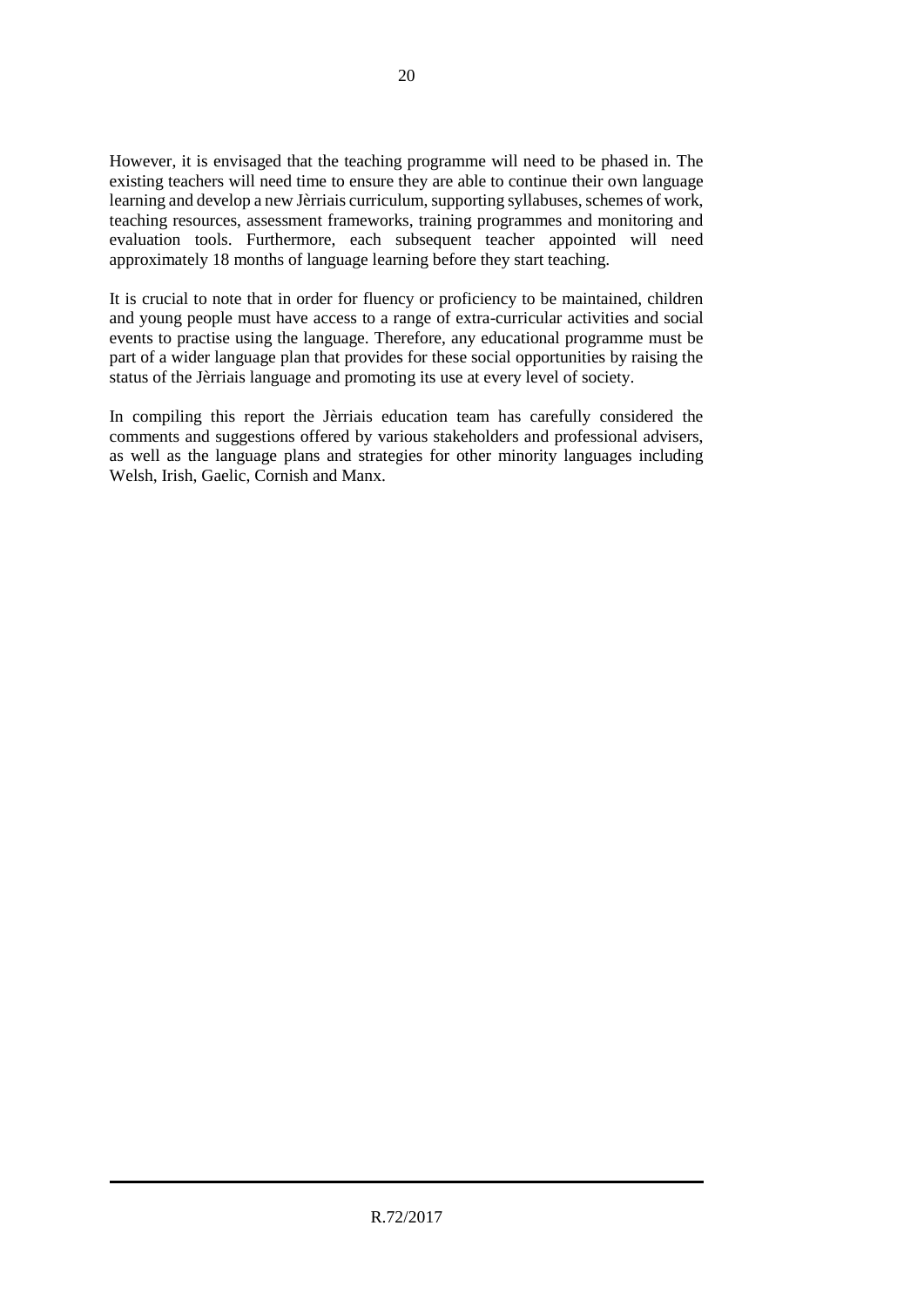| <b>Option 1</b>                                                                                                                                                                                                | <b>Option 2</b>                                                                                                                                                                                                                                                            |  |
|----------------------------------------------------------------------------------------------------------------------------------------------------------------------------------------------------------------|----------------------------------------------------------------------------------------------------------------------------------------------------------------------------------------------------------------------------------------------------------------------------|--|
| 2 teachers deliver Jèrriais as an opt-in<br>subject to key stage 2 children in<br>20 primary schools during the school<br>day.                                                                                 | 1 teacher delivers Jèrriais as an opt-in<br>subject to key stage 2 children in<br>10 primary schools during the school<br>day.                                                                                                                                             |  |
| Children in years 4, 5 & 6 (age $8-11$ )<br>across 20 schools choose to study<br>Jèrriais as an opt-in subject; children<br>are released from class to undertake<br>one 30-minute Jèrriais lesson per<br>week. | Children in years 4, 5 & 6 (age 8-11)<br>$\bullet$<br>across 10 schools choose to study<br>Jèrriais as an opt-in subject; children<br>are released from class to undertake<br>one 30-minute Jèrriais lesson per<br>week.                                                   |  |
| Children in the 4 remaining schools<br>choose to attend Jèrriais lessons after<br>school in 4 Pallion centres.                                                                                                 | Children in the 14 remaining schools<br>$\bullet$<br>choose to attend Jèrriais lessons after<br>school in 5 Pallion centres.                                                                                                                                               |  |
| After 30 minutes per week for<br>٠<br>3 years these children would be<br>expected to achieve basic<br>communicative skills in the<br>language, CEF level A1 (see<br>Appendix B1).                              | After 30 minutes per week for<br>$\bullet$<br>3 years these children would be<br>expected to achieve basic<br>communicative skills in the<br>language, CEF level A1 (see<br>Appendix B1).                                                                                  |  |
|                                                                                                                                                                                                                | <b>AND</b>                                                                                                                                                                                                                                                                 |  |
|                                                                                                                                                                                                                | 1 teacher delivers immersion teaching<br>to foundation stage children in 1 pilot<br>primary school                                                                                                                                                                         |  |
|                                                                                                                                                                                                                | Nursery and reception children<br>(age $3-5$ ) in 1 school are taught<br>through the medium of Jèrriais for<br>2 hours per day.                                                                                                                                            |  |
|                                                                                                                                                                                                                | After 2 hours per day exposure to the<br>$\bullet$<br>language these children would be<br>expected to achieve a level whereby<br>they are able to use the language in a<br>spontaneous manner to communicate<br>in familiar situations, CEF level A2<br>(see Appendix B2). |  |
|                                                                                                                                                                                                                | Parents are invited to join their<br>$\bullet$<br>children in school once a week for<br>Jèrriais story and rhyme times.                                                                                                                                                    |  |
|                                                                                                                                                                                                                | This teacher to also deliver 1 Jèrriais<br>story and rhyme time per week at<br>Jersey Library.                                                                                                                                                                             |  |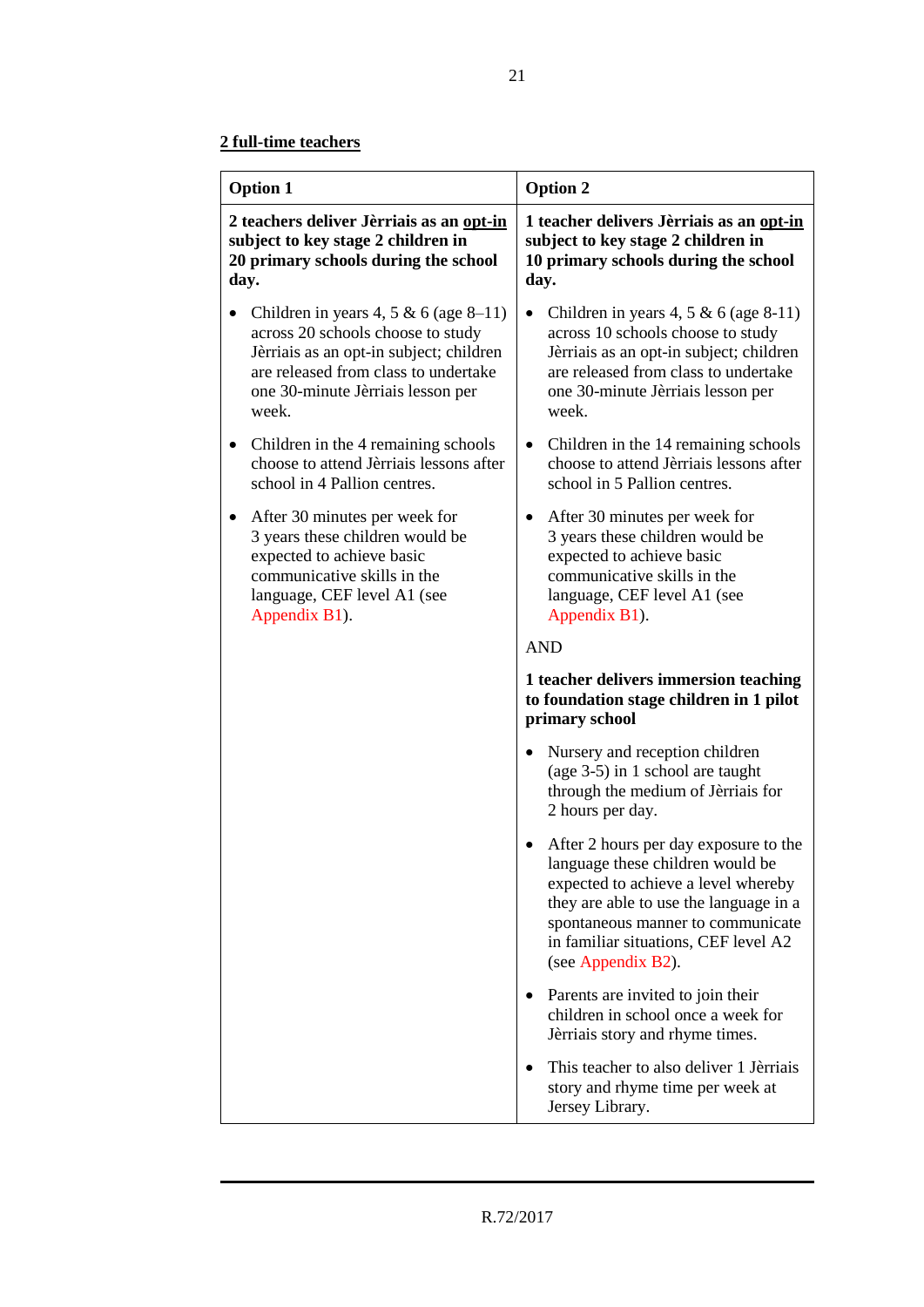It is reasonable to expect that 2 teachers would be able to deliver one 30-minute lesson per week for each year group (years 4, 5 & 6) across 20 schools during the school day (see Appendix C). Children in these year groups could choose to study Jèrriais as an opt-in subject. Each class for each year group would include a maximum of 24 children.

The children in the 4 remaining schools would have the option to study Jèrriais after school as an extra curricular activity in 4 Pallions. These Pallions would be open to all the primary school children on the Island, so if they decide not to opt in during the school day they will still be able to study Jèrriais after school in the Pallions. However, this would be dependent upon parental support and their ability to transport their children to the various locations.

This option does not provide for secondary provision.

#### 2 teachers - Option 2

It is reasonable to expect that 1 teacher would be able to deliver one 30-minute lesson per week for each year group (years 4,  $5 \& 6$ ) across 10 schools during the school day (see Appendix C). Children in these year groups could choose to study Jèrriais as an opt-in subject. Each class for each year group would include a maximum of 24 children.

In addition, this teacher would be able to offer Jèrriais teaching in 5 Pallions to give children in the remaining 14 schools an opportunity to study Jèrriais after school. Again, these Pallions would be open to all the primary school children on the Island, so if they decide not to opt in during the school day they will still be able to study Jèrriais after school in the Pallions.

The second teacher would be based in one primary school teaching in nursery and reception through the medium of Jèrriais. The foundation stage children in this school would be exposed to the language for a minimum of 2 hours per day and the teacher would offer an experience that is as close to immersion as possible. In addition, the teacher would work with foundation stage staff to enhance continuous provision and resources in order to create a bilingual learning environment.

Parents of the children in the pilot school would also be invited to Jèrriais story and rhyme times at the school and the teacher would organise weekly Jèrriais story and rhyme times at Jersey Library in order to reach out to the wider community. To support the delivery of these sessions, the teacher would seek to produce a range of multimedia materials to support storytelling and singing songs and rhymes in order to foster pronunciation and fluency. The teacher would also produce dual language picture books and seek the permission of authors to create Jèrriais versions of well-known stories.

The pilot would be assessed and reviewed on an annual basis and the project adapted and expanded in accordance. If the pilot is successful it is proposed that the immersion teaching be extended into key stage 1. This would require the appointment of a further full-time teacher in the future.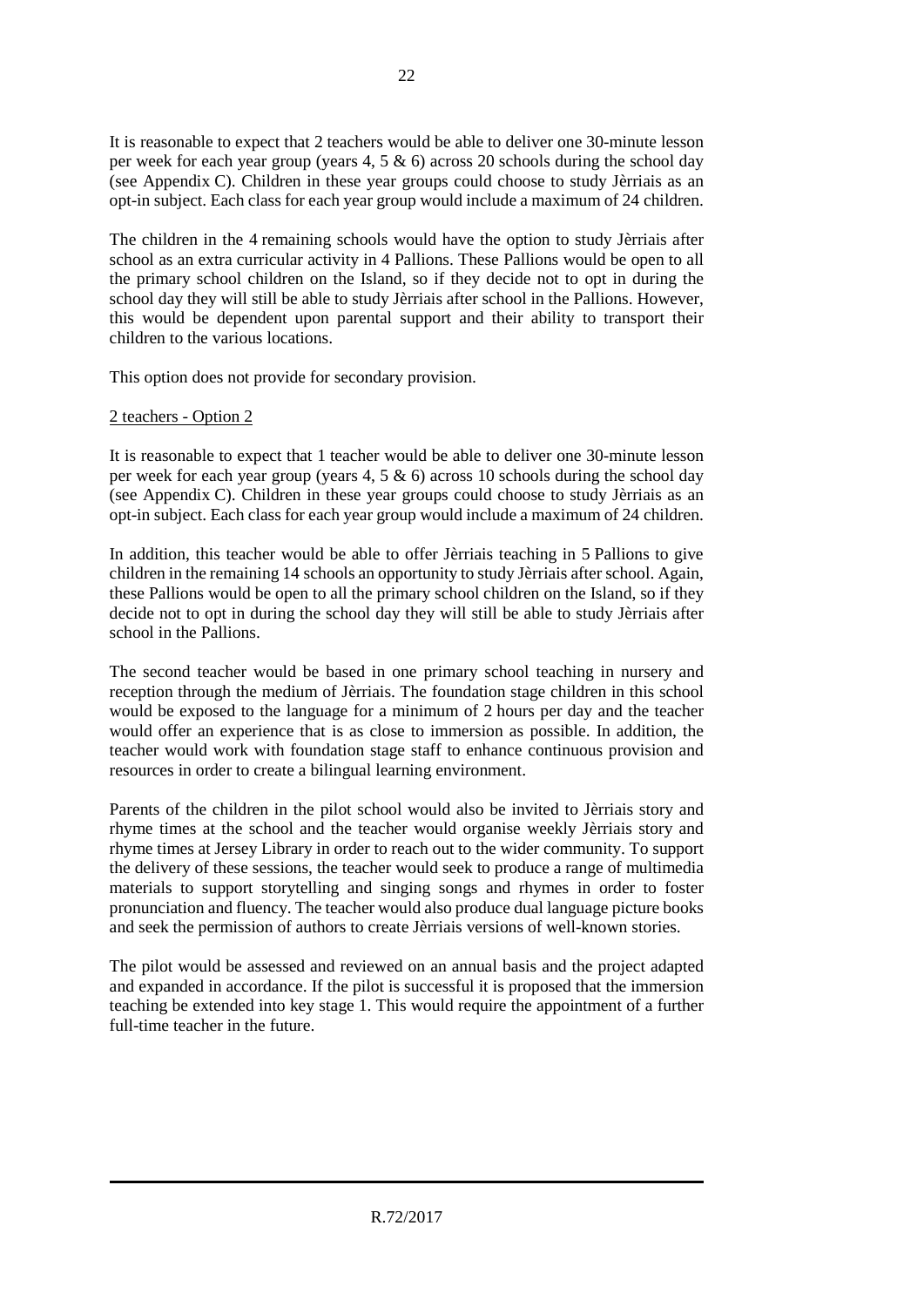# **4 full-time teachers**

| <b>Option 1</b>                                                                                                                                                                   | Option 2                                                                                                                                                                                                                                                                                                                         | <b>Option 3</b>                                                                                                                                                                                                             |
|-----------------------------------------------------------------------------------------------------------------------------------------------------------------------------------|----------------------------------------------------------------------------------------------------------------------------------------------------------------------------------------------------------------------------------------------------------------------------------------------------------------------------------|-----------------------------------------------------------------------------------------------------------------------------------------------------------------------------------------------------------------------------|
| 4 teachers deliver Jèrriais as an<br>opt-out subject to key stage 2<br>children in 24 primary schools<br>during the school day.                                                   | 3 teachers deliver Jèrriais as<br>an opt-out subject to all<br>children in 5 specialist<br>primary schools.                                                                                                                                                                                                                      | 2.5 teachers deliver Jèrriais<br>as an opt-in subject to key<br>stage 2 children in<br>24 primary schools during<br>the school day.                                                                                         |
| Children in years 4, 5 & 6 (age<br>8-11) across all 24 schools<br>study Jèrriais for 30 minutes<br>per week as part of the Jersey<br>Curriculum, unless they opt<br>out.          | All children in the<br>$\bullet$<br>foundation stage (age 3-5)<br>in 5 specialist primary<br>schools are exposed to<br>Jèrriais for 2 hours per week<br>unless they opt out.                                                                                                                                                     | Children in years 4, 5 & 6<br>$(age 8-11) across all$<br>24 schools can choose to<br>study Jèrriais as an opt-in<br>subject; children are<br>released from class to<br>undertake one 30-minute<br>Jèrriais lesson per week. |
|                                                                                                                                                                                   | All children in key stage 1<br>$\bullet$<br>and $2$ (age 5-11) in these<br>specialist schools study<br>Jèrriais for 30 minutes per<br>week unless they opt out.                                                                                                                                                                  |                                                                                                                                                                                                                             |
| After 30 minutes per week for<br>٠<br>3 years these children would be<br>expected to achieve basic<br>communicative skills in the<br>language, CEF level A1 (see<br>Appendix B1). | After 2 hours per week for<br>$\bullet$<br>2 years followed by a<br>further 30 minutes per week<br>for 6 years these children<br>would be expected to<br>achieve a level whereby<br>they are able to use the<br>language in a spontaneous<br>manner to communicate in<br>familiar situations, CEF<br>level A2 (see Appendix B3). | After 30 minutes per week<br>$\bullet$<br>for 3 years these children<br>would be expected to<br>achieve basic<br>communicative skills in the<br>language, CEF level A1<br>(see Appendix B1).                                |
|                                                                                                                                                                                   | These 5 specialist schools<br>would be Pallion centres<br>that children from elsewhere<br>across the Island can choose<br>to attend after school to<br>study the language,<br>depending upon support<br>from parents.                                                                                                            | Children can also choose to<br>attend Pallion centres after<br>school for further study and<br>extra curricular activity.                                                                                                   |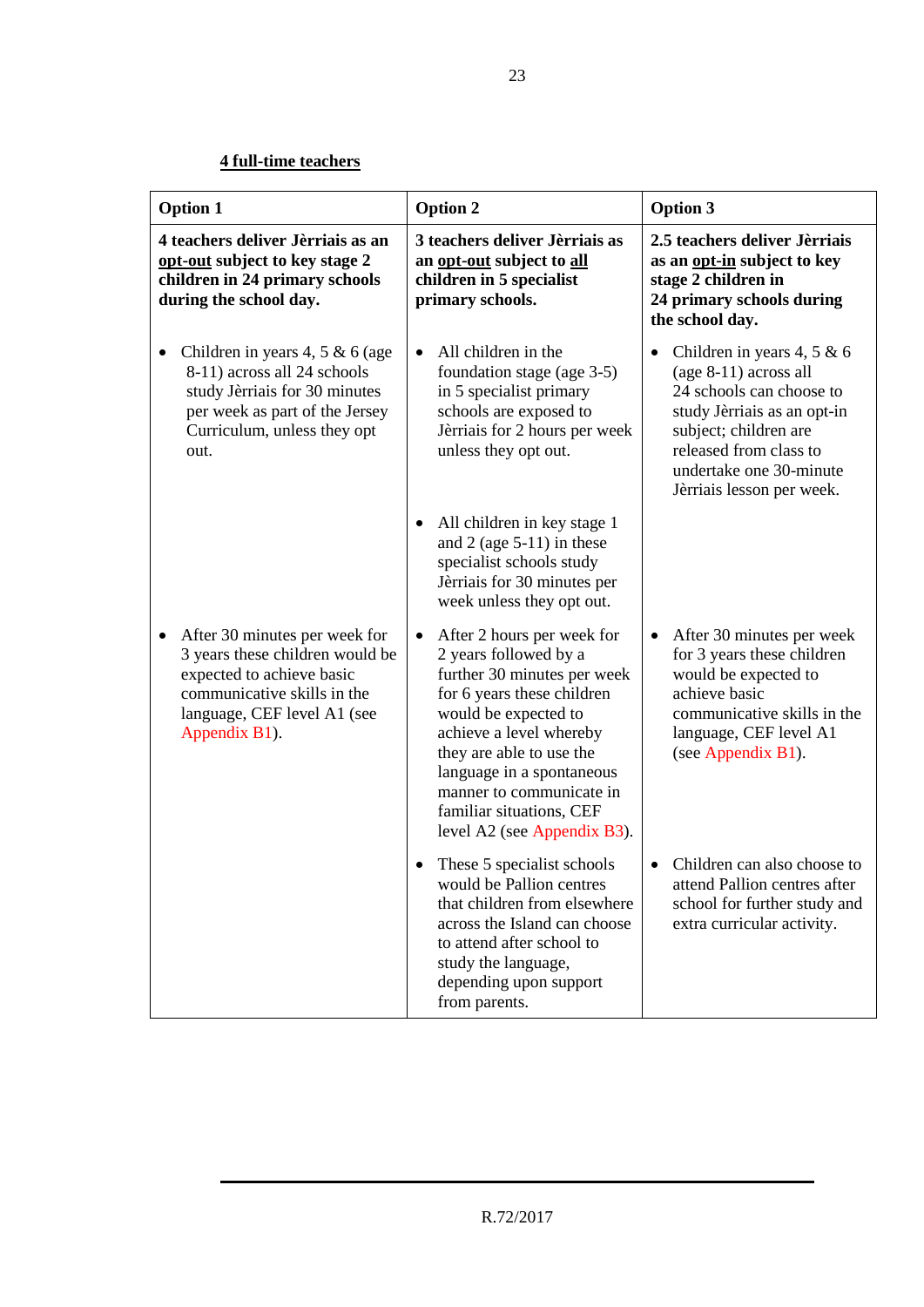# AND AND

#### **1 teacher delivers preparation for a qualification of language proficiency at secondary level (equivalent to the level of a TGJ or GCSE foundation).**

- Children in years  $7, 8 \& 9$ (age 11-14) can choose to study Jèrriais before and after school for 2 hours per week.
- After continuing to study for 2 hours per week for 3 more years these children would be expected to achieve a level whereby they are able to use the language independently in familiar communicative situations, CEF level B1 (see Appendix B4).
- Children in years 10, 11, 12  $& 13$ (age 14-18) can choose to continue studying Jèrriais in order to improve their command of the language.

### AND AND

#### **All 4 teachers contribute toward:**

- Teaching Jèrriais to primary teachers in order to build the language speaking workforce.
- Producing multimedia Jèrriais learning materials for parents and families to use with children.
- Organising family-orientated events and extra-curricular activities that promote Jèrriais.
- Producing promotional materials that promote Jèrriais learning to children, parents, families and schools.

**0.5 of a teacher delivers preparation for a qualification of language proficiency at secondary level (equivalent to the level of a TGJ or GCSE foundation).**

- Children in years  $7, 8 \& 9$ (age 11-14) can choose to study Jèrriais for 2 hours per week.
- After continuing to study for 2 hours per week for 3 more years these children would be expected to achieve a level whereby they are able to use the language with increasing independence in familiar communicative situations, CEF level A2 to low level B1 (see Appendix B5).

#### **1 teacher delivers immersion teaching to foundation stage children in one pilot primary school.**

- Nursery and reception children (age 3-5) are taught through the medium of Jèrriais for 2 hours per day.
- After 2 hours per day exposure to the language these children would be expected to be able to use the language in a spontaneous manner to communicate in familiar situations, CEF level A2 (see Appendix B2).
- Parents are invited to join their children in school once a week for Jèrriais story and rhyme times.
- This teacher to also deliver 1 Jèrriais story and rhyme time per week at Jersey Library.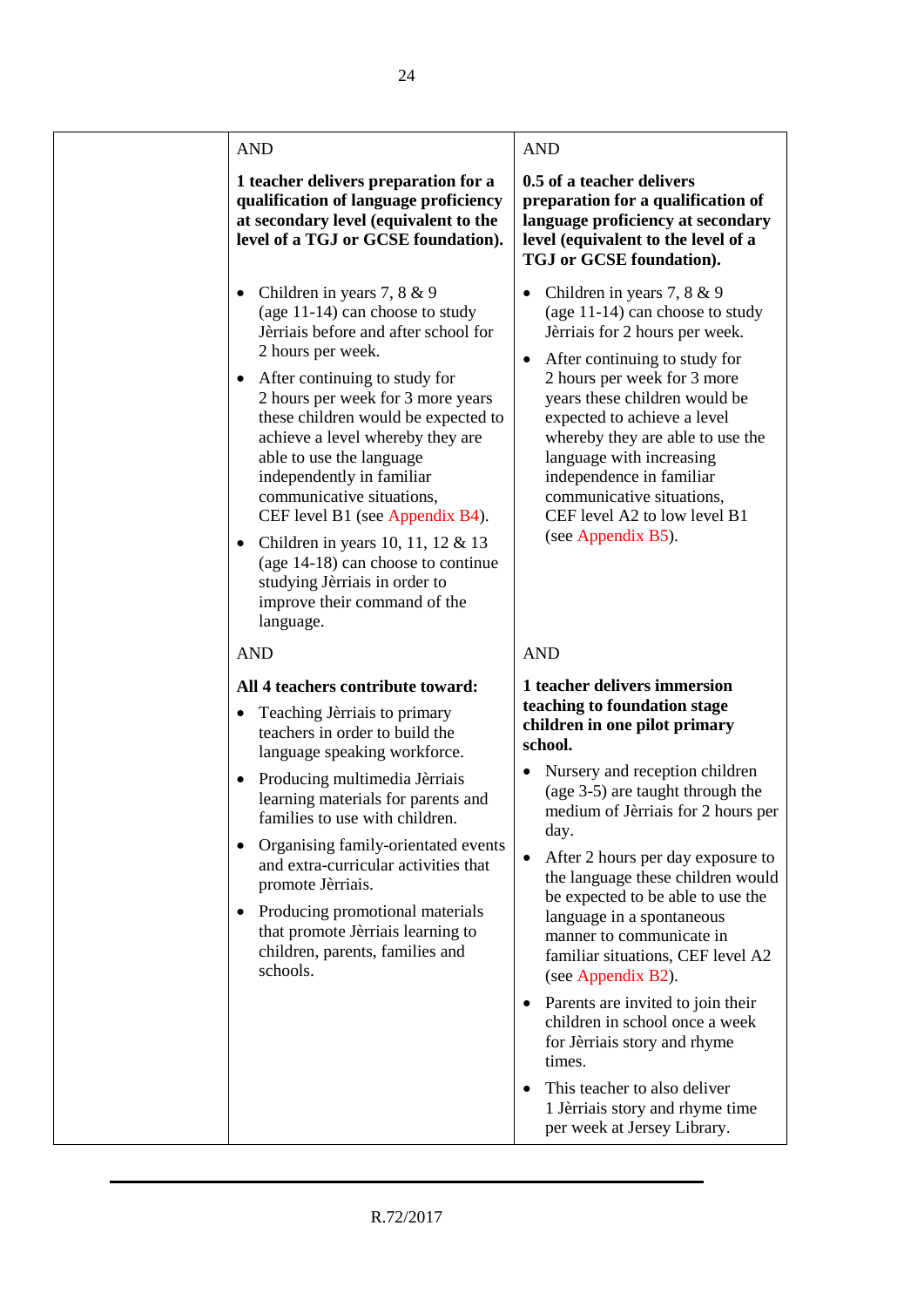#### 4 teachers – Option 1

It is reasonable to expect that 4 teachers would be able to deliver one 30-minute lesson per week for each class in each year group (years 4, 5 & 6) across all 24 schools during the school day (see Appendix C). All children in years  $4, 5 \& 6$  in all primary schools would be taught Jèrriais as an opt- out subject.

This option does not provide for secondary provision.

#### 4 teachers – Option 2

It is reasonable to expect that 3 teachers would be able to spend 2 hours per week in both nursery and reception, as well as one 30-minute lesson per week for each class in years 1 to 6 across 5 schools during the school day (see Appendix C). All children in the 5 schools from nursery through to year 6 would be taught Jèrriais as an opt-out subject.

One further teacher would teach at secondary level in order to prepare students to undertake a language proficiency qualification that focuses upon developing communicative skills. This would be the equivalent to the level of a TGJ or GCSE foundation. Children in years 7, 8 & 9 would be able to study Jèrriais for 2 hours per week outside of school hours.

This teacher would also be able to continue to teach those pupils in key stages 4 and 5 (age 14-18), who are interested in furthering their knowledge and strengthening their command of the Jèrriais language.

The team of 4 teachers would also:

- Deliver Jèrriais lessons after school for children from the remaining 19 schools at the 5 specialist schools, which would become the new Pallions. This would be dependent upon parental support and their ability to transport their children to each location.
- Develop and create interesting and engaging online materials that parents can share with their children. These would include games apps and bedtime stories available for download from the Jèrriais website.
- Seek to collaborate with cultural organisations to organise events and extracurricular activities that promote Jèrriais and encourage families, children and the whole community to learn it
- Deliver ongoing training for a cohort of Jèrriais 'lead teachers'. This would be part of an initiative where one member of staff in each of the Island's primary schools (either teachers or language teaching assistants) volunteers to learn some Jèrriais. These teachers would work with the Jèrriais team to facilitate the integration of Jèrriais into classroom teaching.
- Produce promotional materials aimed at persuading students, schools and parents of the benefits of Jèrriais teaching.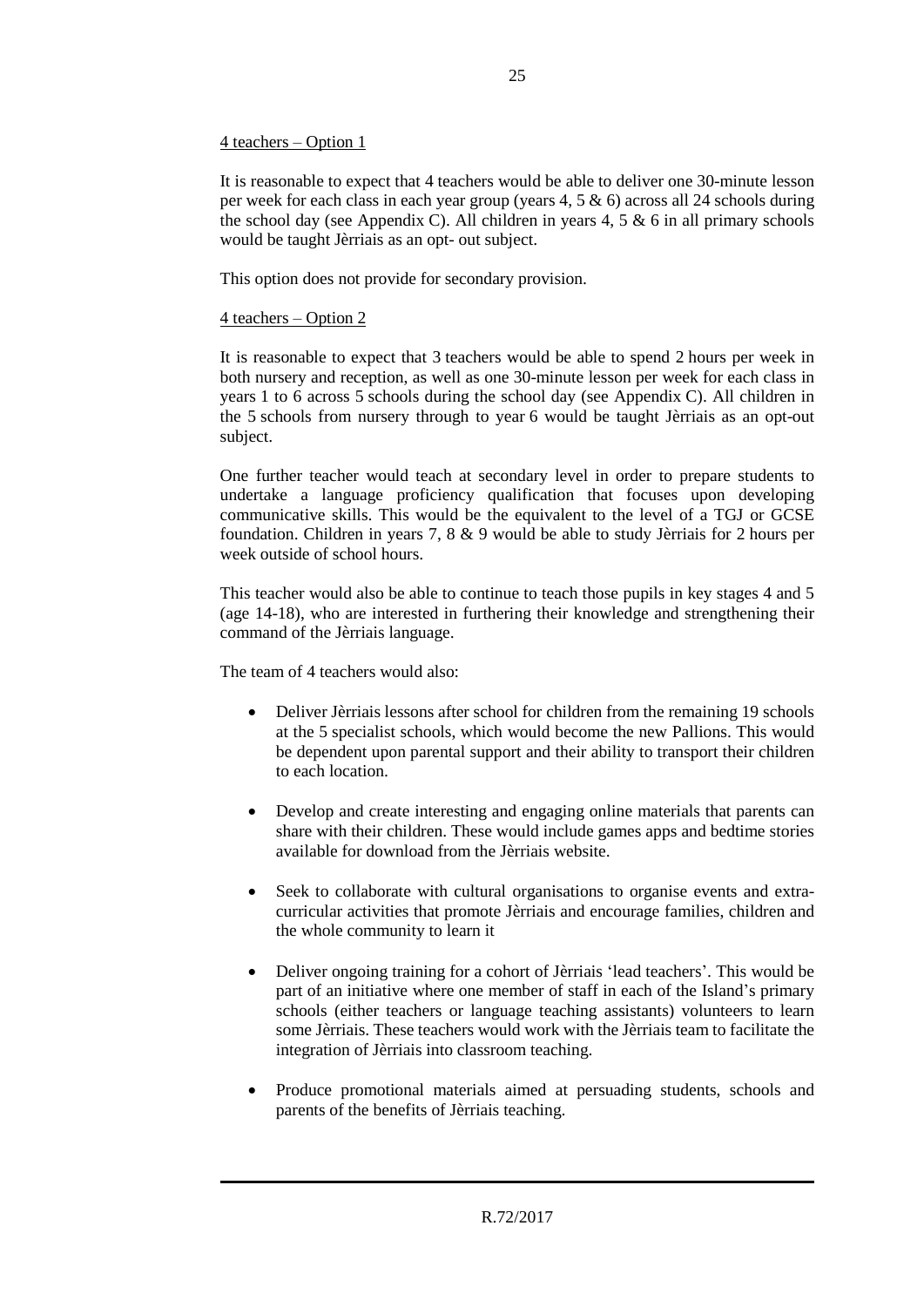#### 4 teachers – Option 3

The equivalent of 2.5 teachers would be able to deliver one 30-minute lesson per week for each year group (years 4, 5  $\&$  6) across all 24 schools during the school day (see Appendix C). Children in these year groups could choose to study Jèrriais as an opt-in subject. Each class for each year group would include a maximum of 24 children.

It is reasonable to expect these teachers to also provide opportunities for further study of Jèrriais after school as an extra curricular activity in Pallion centres around the Island. These Pallions would also enable those children who decide to opt out of Jèrriais during the school day to study Jèrriais after school. This would be dependent upon parental support and their ability to transport their children to each location.

In addition, the equivalent of a 0.5 of a teaching post would be allocated to teach at secondary level in order to prepare students to undertake a language proficiency qualification that focuses upon developing communicative skills. This would be the equivalent to the level of a TGJ or GCSE foundation. Children in years 7, 8 & 9 would be able to study Jèrriais for 2 hours per week before and after school.

One further teacher would be based in 1 primary school teaching in nursery and reception through the medium of Jèrriais. The foundation stage children in this school would be exposed to the language for a minimum of 2 hours per day. The teacher would offer an experience that is as close to immersion as possible. In addition, the teacher would work with foundation stage staff to enhance continuous provision and resources in order to create a bilingual learning environment.

Parents of the children in the pilot school would also be invited to Jèrriais story and rhyme times at the school and the teacher would organise weekly Jèrriais story and rhyme times at Jersey Library in order to reach out to the wider community. To support the delivery of these sessions, the teacher would seek to produce a range of multimedia materials to support storytelling and singing songs and rhymes in order to foster pronunciation and fluency. The teacher would also produce dual language picture books and seek the permission of authors to create Jèrriais versions of well-known stories.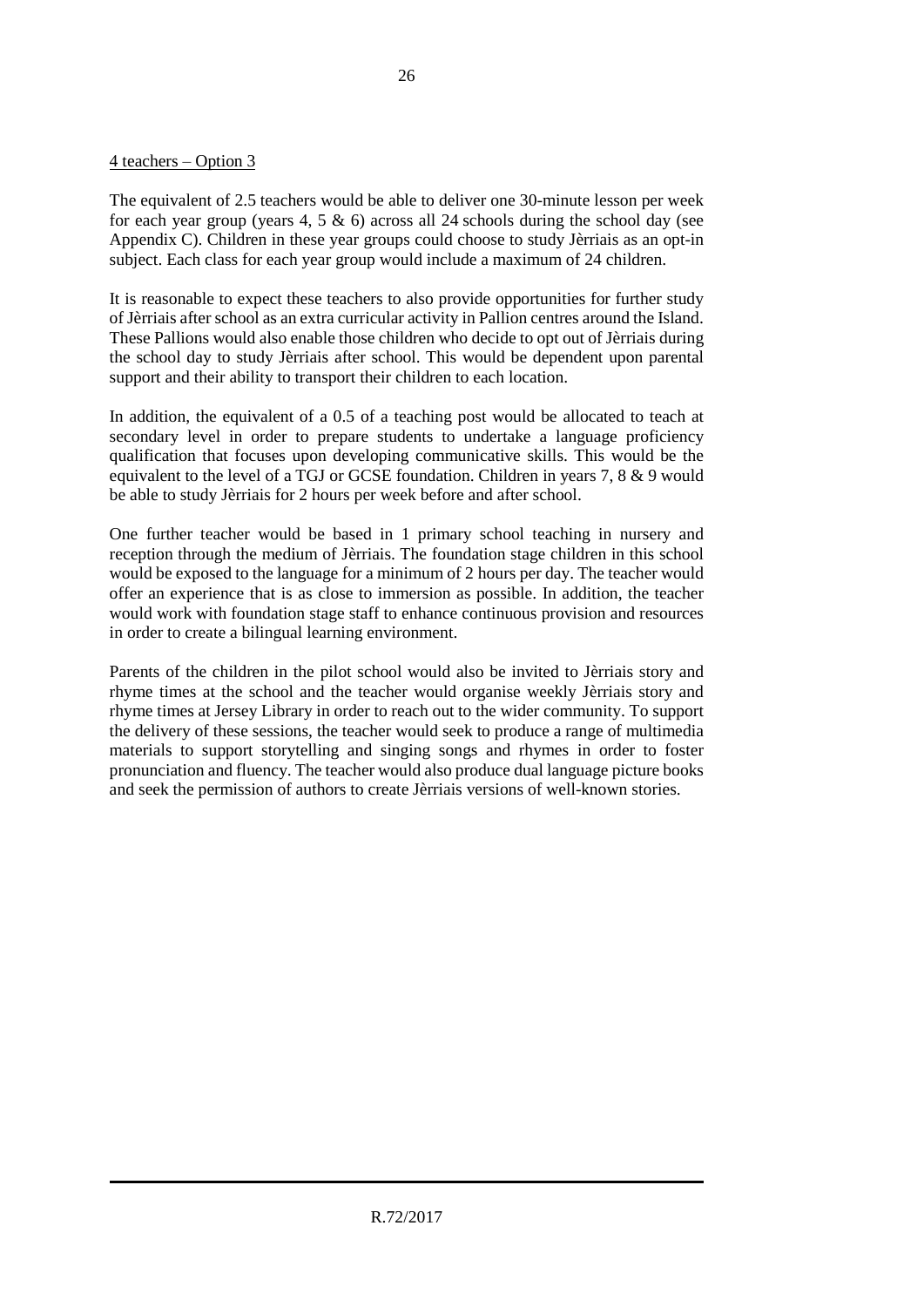#### **7 full-time teachers**

#### **Option 1**

#### **4.5 teachers deliver Jèrriais as an opt-out subject to key stage 2 children in 24 primary schools during the school day.**

- Children in years 4, 5 & 6 (age 8-11) across all 24 schools study Jèrriais for 30 minutes per week as part of the Jersey Curriculum, unless they opt out.
- After 30 minutes per week for 3 years these children would be expected to achieve basic communicative skills in the language, CEF level A1 (see Appendix B1).
- Children can also choose to attend Pallion centres after school for further study and extra curricular activity.

AND

#### **1 teacher delivers immersion teaching to foundation stage children in one pilot primary school.**

- Nursery and reception children (age 3-5) are taught through the medium of Jèrriais for 2 hours per day.
- After 2 hours per day exposure to the language these children would be expected to achieve a level whereby they are able to use the language in a spontaneous manner to communicate in familiar situations, CEF level A2 (see Appendix B2).
- Parents are invited to join their children in school once a week for Jèrriais story and rhyme times.
- This teacher to also deliver 1 Jèrriais story and rhyme time per week at Jersey Library.

AND

#### **1 teacher delivers preparation for a qualification of language proficiency at secondary level (equivalent to the level of a TGJ or GCSE foundation).**

- Children in years 7,  $8 \& 9$  (age 11-14) can choose to study Jèrriais before and after school for 2 hours per week.
- After continuing to study for 2 hours per week for three more years these children would be expected to achieve a level whereby they are able to use the language independently in familiar communicative situations, CEF level B1 (see Appendix B4).
- Children in years 10, 11, 12 & 13 (age  $14-18$ ) can choose to continue studying Jèrriais in order to improve their command of the language.

#### **With the help of a further 0.5 teaching post the team would contribute toward:**

- Teaching Jèrriais to primary teachers in order to increase the number of teachers with expertise in Jèrriais.
- Producing multimedia Jèrriais learning materials for parents and families to use with children.
- Organising family-orientated events and extra-curricular activities that promote Jèrriais.
- Producing promotional materials that promote Jèrriais learning to children, parents, families and head teachers.
- Supporting the introduction of the Jersey Cultural Passport.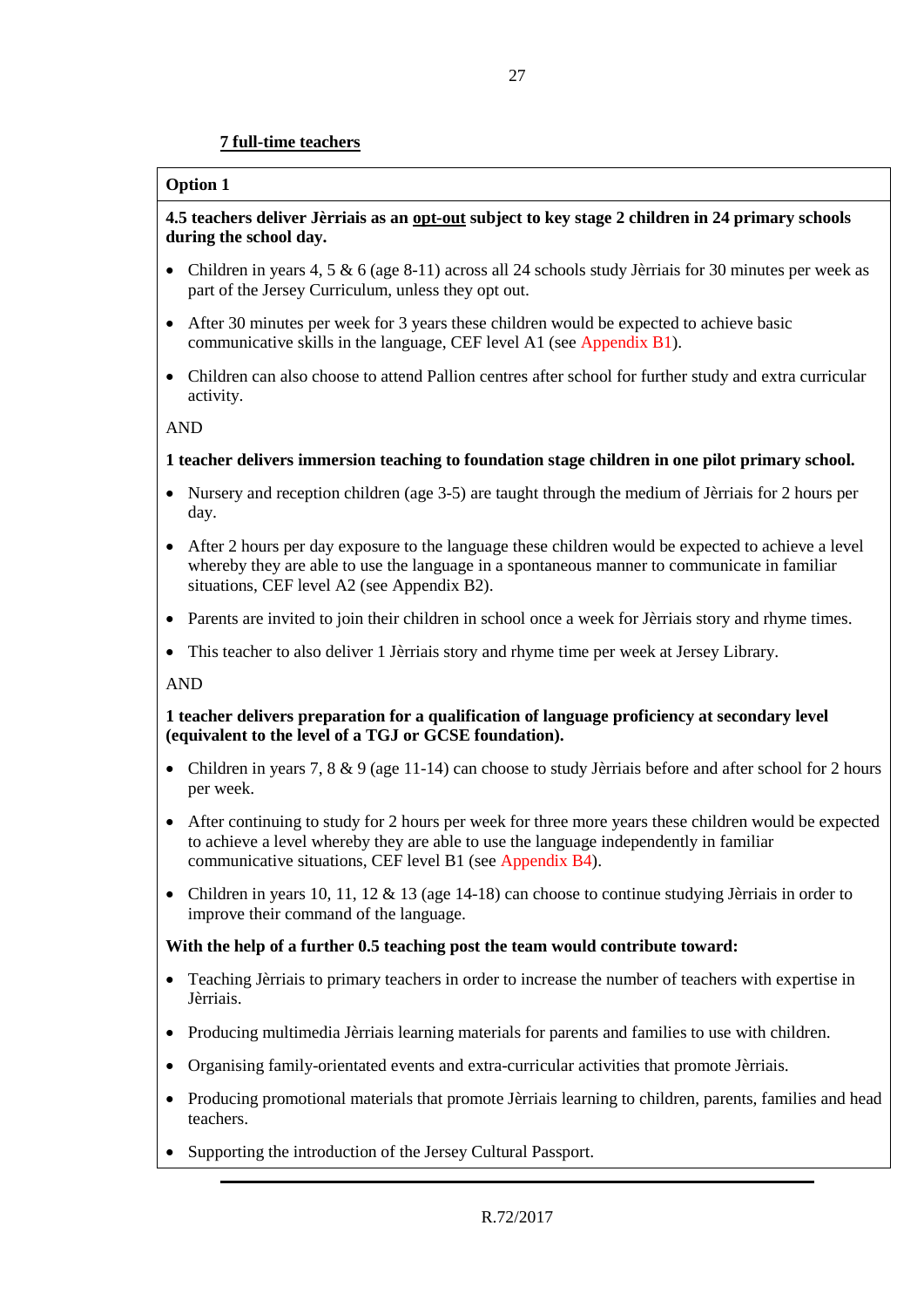#### 7 teachers

With the equivalent of 7 teachers the team would be able to deliver an intensive and sustainable Jèrriais teaching programme in order to create a pool of competent Jèrriais speakers through immersion teaching, while at the same time promoting the language and enabling children in all primary schools to develop basic communicative skills by teaching it as a curriculum subject.

It is reasonable to expect that 4 teachers would be able to deliver one 30-minute lesson per week for each class in each year group (years 4, 5 & 6) across all 24 schools during the school day (see Appendix C). All children in years  $4, 5 \& 6$  in all primary schools would be taught Jèrriais as an opt-out subject. In addition, with a further part-time teacher it would be possible to maintain the Pallions, offering the opportunity for children to extend their studies as an extra curricular activity.

Furthermore, 1 teacher would be allocated to teach at secondary level in order to prepare students to undertake a language proficiency qualification that focuses upon developing communicative skills. This would be the equivalent to the level of a TGJ or GCSE foundation. Children in years 7, 8 & 9 would be able to study Jèrriais for 2 hours per week before and after school.

This teacher would also be able to continue to teach those pupils in key stages 4 and 5 (age 14-18), who are interested in furthering their knowledge and strengthening their command of the Jèrriais language.

One further teacher would be based in 1 primary school teaching in nursery and reception through the medium of Jèrriais. The foundation stage children in this school would be exposed to the language for a minimum of 2 hours per day. The teacher would offer an experience that is as close to immersion as possible. In addition, the teacher would work with foundation stage staff to enhance continuous provision and resources in order to create a bilingual learning environment.

Parents of the children in the pilot school would also be invited to Jèrriais story and rhyme times at the school and the teacher would organise weekly Jèrriais story and rhyme times at Jersey Library in order to reach out to the wider community. To support the delivery of these sessions, the teacher would seek to produce a range of multimedia materials to support storytelling and singing songs and rhymes in order to foster pronunciation and fluency. The teacher would also produce dual language picture books and seek the permission of authors to create Jèrriais versions of well-known stories.

The team of 7 teachers would also have time to:

- Develop and create interesting and engaging online materials that parents can share with their children. These would include games apps and bedtime stories available for download from the Jèrriais website.
- Seek to collaborate with cultural organisations to organise events and extracurricular activities that promote Jèrriais and encourage families, children and other Islanders to learn it.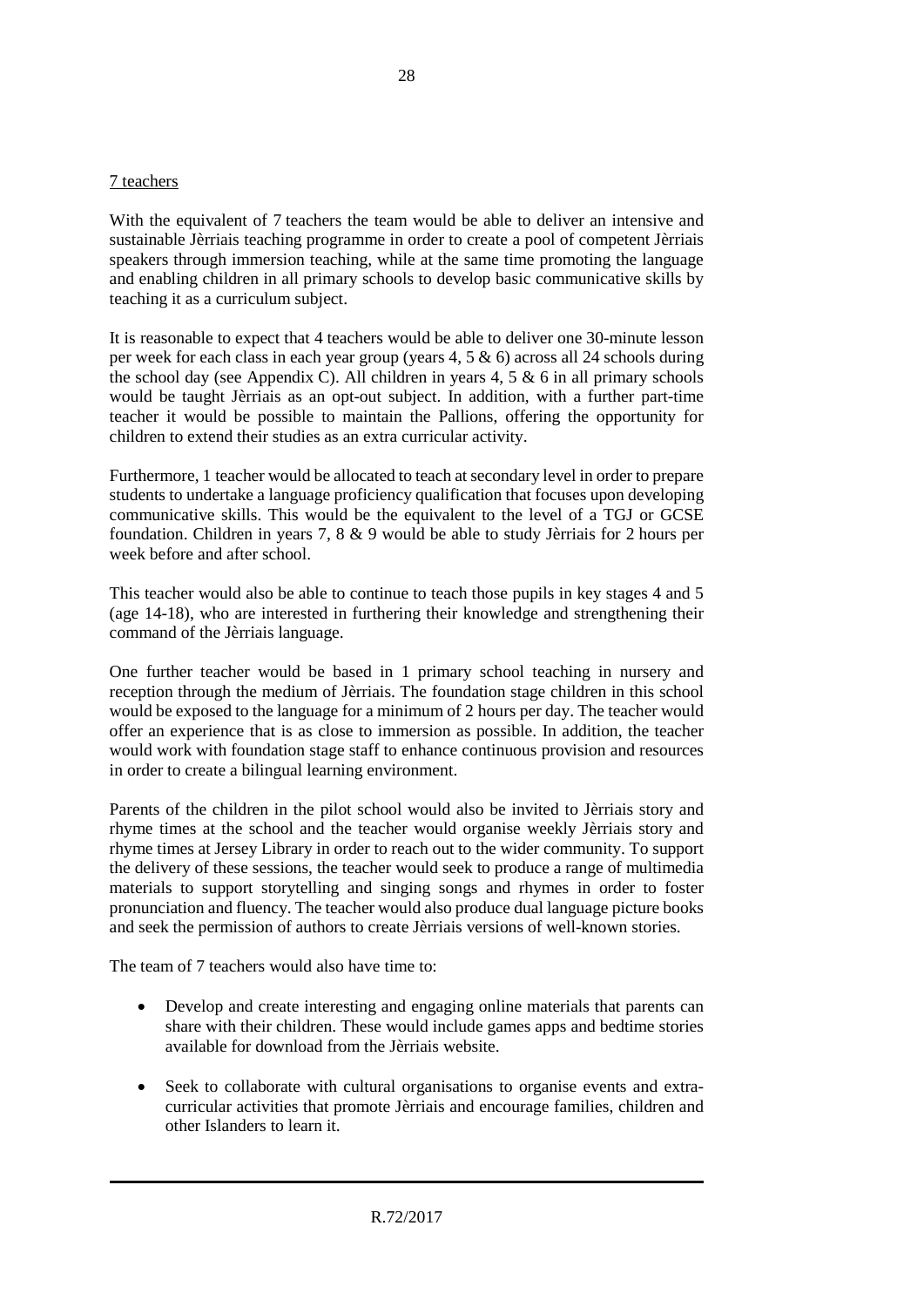- Deliver ongoing training for a cohort of Jèrriais 'lead teachers'. This would be part of an initiative where one member of staff in each of the Island's primary schools (either teachers or language teaching assistants) volunteers to learn some Jèrriais. These teachers would work with the Jèrriais team to facilitate the integration of Jèrriais into classroom teaching.
- In support of the Education Department's vision for the introduction of a Jersey Cultural Passport and to assist in the endeavour to ensure all children in primary school experience Jèrriais as part of their entitlement to learn about local history, geography and culture in the Jersey Curriculum, the team proposes to:
	- o Develop existing and create new resources to support the teaching of Jèrriais in the classroom by Jèrriais 'lead teachers'.
	- o Update and develop existing resources for the Jersey Studies course so they enable class teachers to include the Jèrriais language in their delivery of humanities subjects.
	- o Produce text books for Jèrriais study at primary and secondary level.
	- o Publish a new website hosting interactive resources and learning materials so they can be accessed both from school and home.
	- o Work with other agencies to develop digital applications that can be accessed by parents and children on mobile devices.
	- o Work with L'Office du Jèrriais and other cultural organisations to organise extra-curricular and educational activities that put the language into context at historical places of interest around Jersey, the other Channel Islands and Normandy in France.
- Produce materials that promote the language as something which is relevant and useful to young people; something they can enjoy using and take ownership over and that may further future career and academic prospects.
- Produce promotional materials aimed at persuading schools and parents of the benefits of Jèrriais teaching.

Clearly the education team would recommend implementing the 7 teacher model as the most sustainable option. A smaller teaching workforce would inevitably have implications for both the number of students that can be reached and the level of proficiency they can be expected to achieve. However, with the resources available we recognise there may be certain constraints. Therefore, this report sets out a variety of options that are possible and we welcome advice and dialogue about the vision and direction that the Education Department has for the future of the Jèrriais teaching service.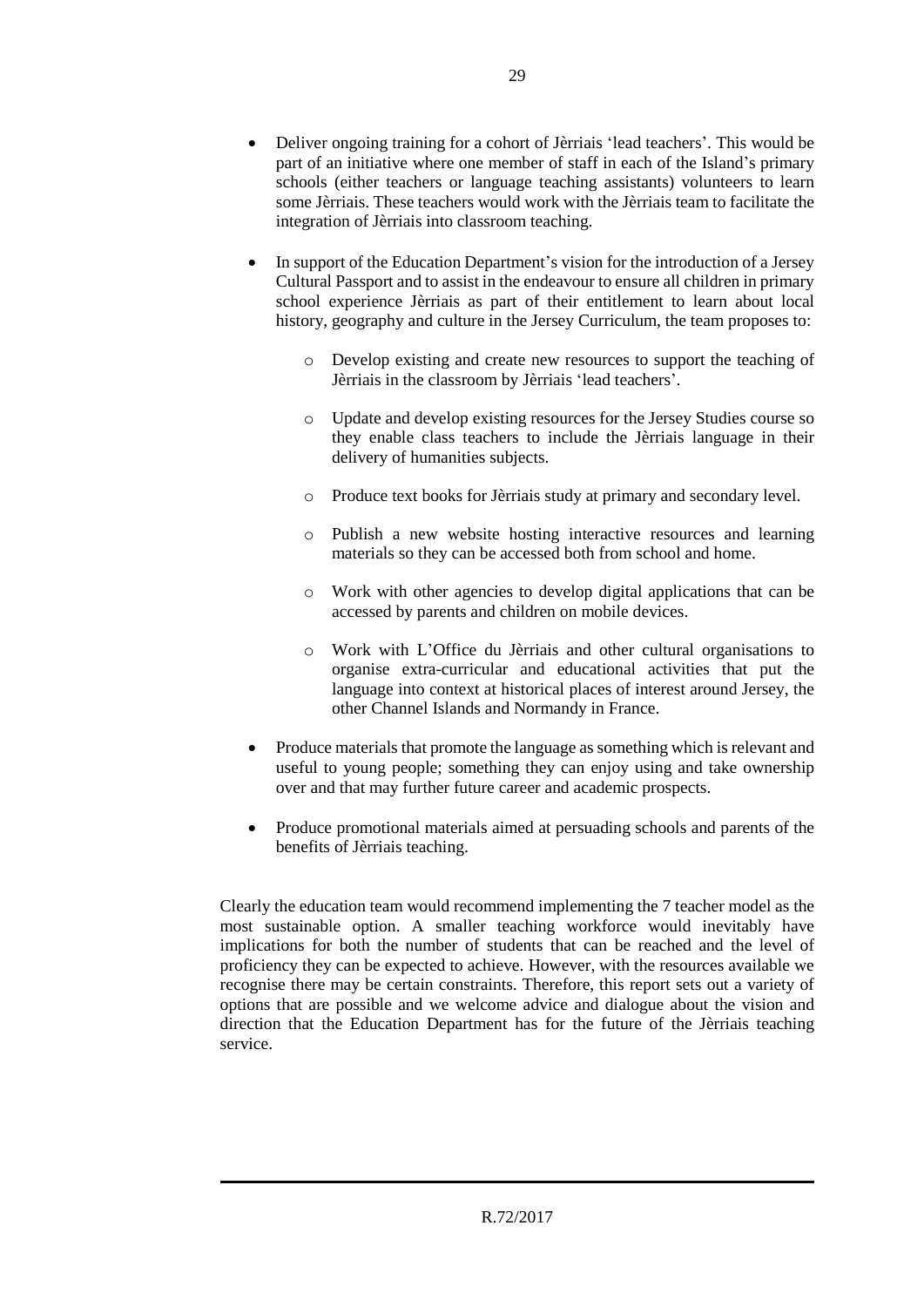# **Glossary**

# **Common European Framework of Reference for Languages (CEF)**

Common scale of levels of proficiency in languages put together by the Council of Europe

| <b>Foundation stage</b> | Children age 3 to 5. Nursery and reception.                         |
|-------------------------|---------------------------------------------------------------------|
| Key stage 1             | Children age 5 to 7. Year $1 \& 2$ at primary school.               |
| Key stage 2             | Children age 7 to 11. Year 3, 4, 5 $\&$ 6 at primary school.        |
| Key stage 3             | Children age 11 to 14. Year 7, $8 \& 9$ at secondary school.        |
| Key stage 4             | Children age 14 to 16. Year 10 $&$ 11 at secondary school.          |
| Key stage 5             | Children age 16 to 18. Year 12 $&$ 13 at further education college. |
| Opt-in                  | Children can choose to study Jèrriais.                              |
| Opt-out                 | Children can choose not to study Jèrriais.                          |
| Post-vernacular         | A language that is no longer spoken on an everyday basis.           |
| <b>Immersion</b>        | Children are taught through the medium of the Jèrriais language.    |
| <b>Pallions</b>         | Specialist Jèrriais speaking centres.                               |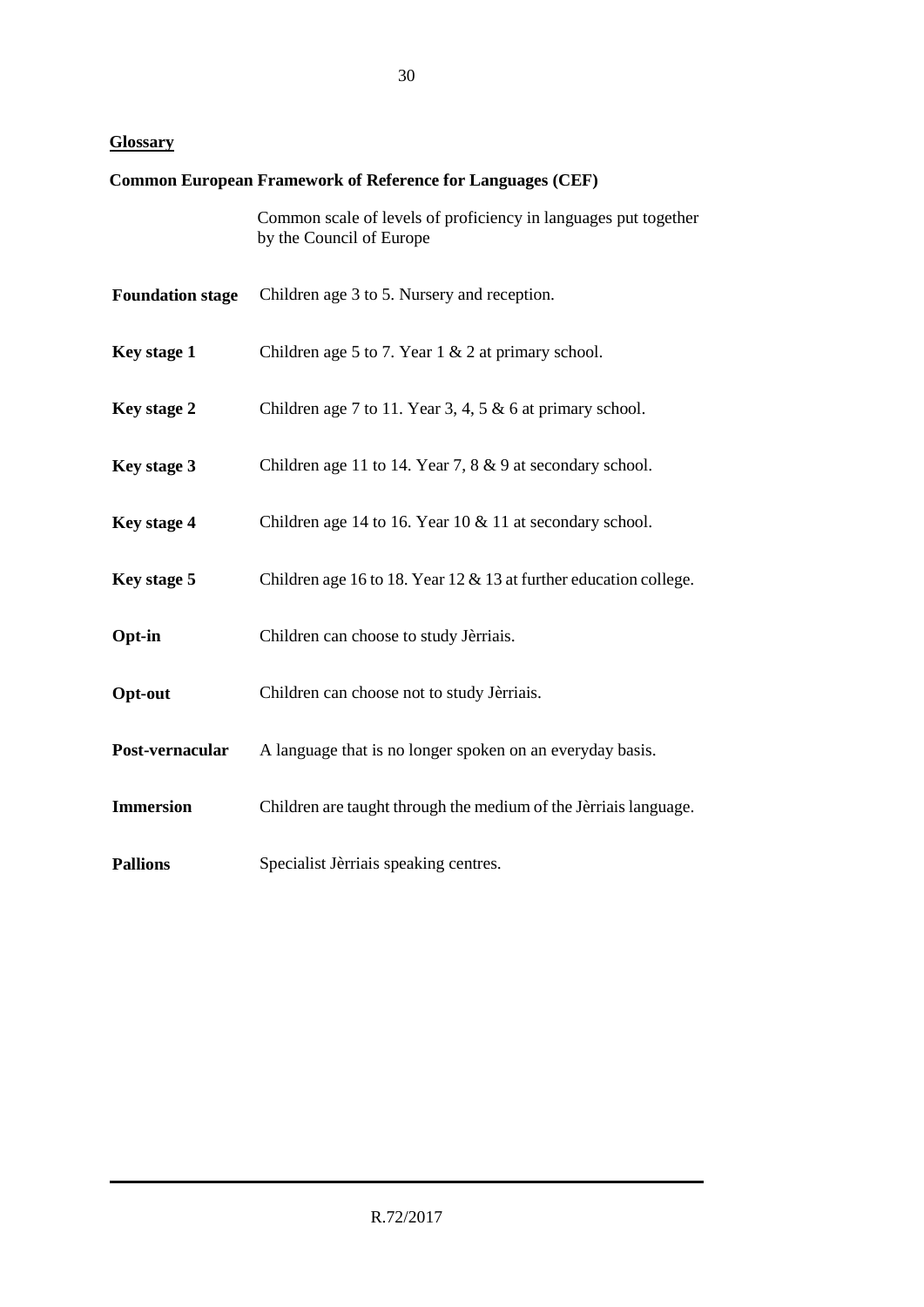#### **Provision in the Isle of Man**

#### **Manx in Schools**

The specialist Bunscoill caters for approximately 70 pupils, who are taught the primary curriculum through immersion in Manx. This has an indirect benefit because many parents of children at the school are themselves inspired to take Manx classes through Culture Vannin to participate more fully in their children's education.

The Manx language unit then provides teaching at all Island primary schools in years 4, 5 and 6. Children in each year study Manx once a week (30 minutes) for 2 terms in each of these 3 years. In all, approximately 1,200 children study Manx in primary schools each year. Of the staffing equivalent of 4.5 teachers, approximately 2 full-time post equivalents are devoted to teaching Manx to English medium pupils.

At secondary level only one school makes curricular provision to continue the education of pupils who have learned Manx by immersion at the Bunscoill. (Lessons for other former Bunscoill pupils wishing to continue their immersive study of Manx are provided after school, generally for an hour each week).

However, Manx is available as an option at 3 of the 5 secondary schools; a further school is due to be added in 2017. (Extra-curricular classes are available in the schools in which it is *not* offered as an option.) Class sizes are around 8/10 with some 25 pupils per year taking the G.C.S.E.-equivalent qualification at the end of Year 9); typically they have 2 lessons per week up to Year 9. It is noteworthy that Erin McNulty, the student who participated in the presentation to States Members in June 2016, learned in traditional primary and secondary classes, not through immersion at the Bunscoill.

Where children only complete the reading and writing elements of the course, they are awarded a short-course qualification with the option of studying for the speaking and listening exams on an extra-curricular basis in Year 10.

Students wishing to study Manx to 'A' level equivalent are offered 3 lessons per week provided they show sufficient ability and commitment to study. Over the past 6 years numbers have ranged from no students to a maximum of 6.

#### **Adult Learning**

The promotion and study of the Manx language outside the Education system is undertaken by the third sector organisation, Cultural Vannin. Its vision is –

*"… developing and encouraging innovative and exciting projects that enable us all to engage meaningfully in our Island life. This makes the Island a more attractive place to live, adds to a sense of community and distinguishes us from our international competitors by reinforcing an inclusive national identity. A strong and vibrant language, exciting traditional music scene and growing sense of identity sends out a message to the world of a confident, innovative and proud island nation.*"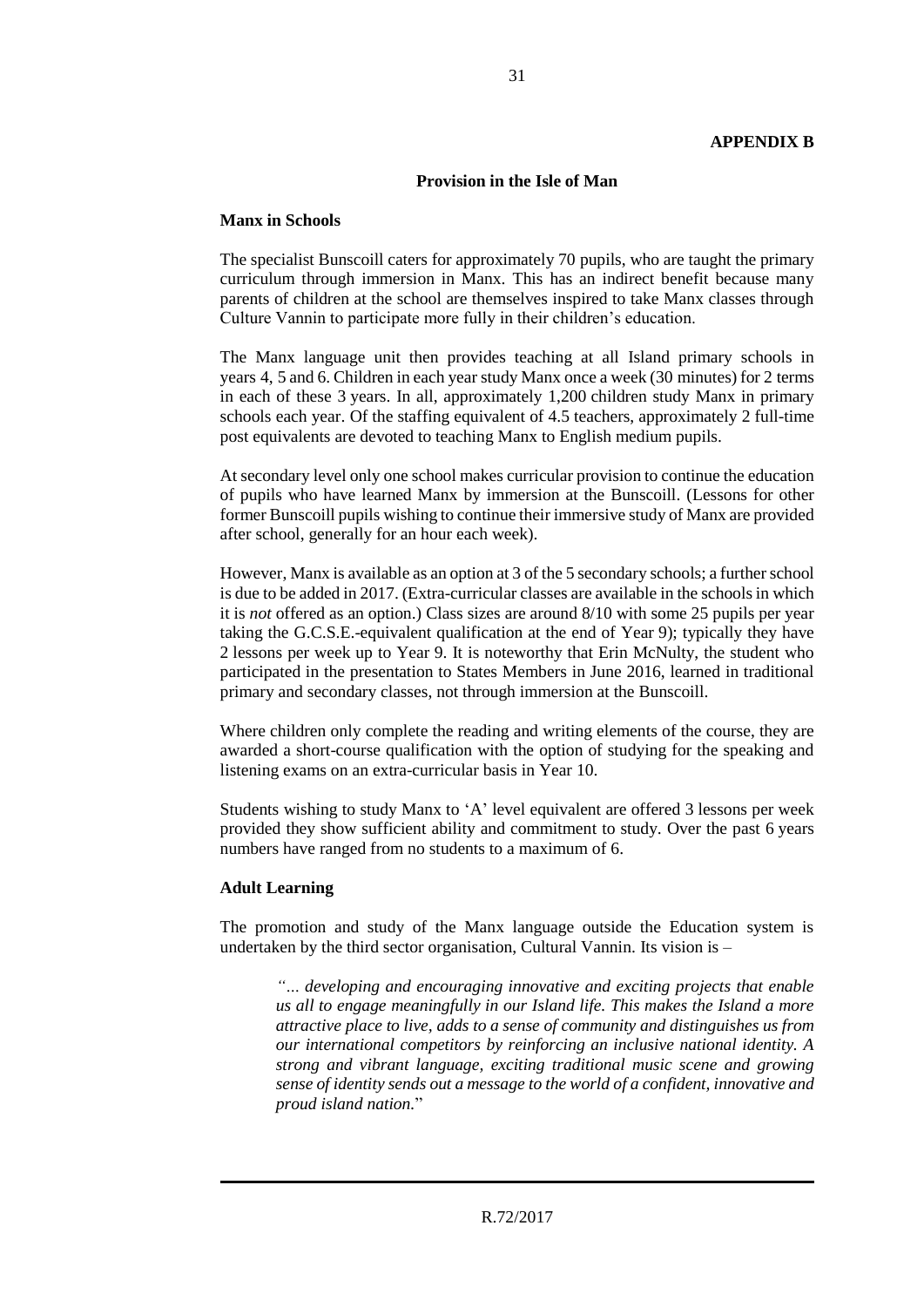Culture Vannin employs a Language Development Officer whose role is "to raise the profile of Manx Gaelic both within the Island and internationally and to assist organisations who work to support the language".

Culture Vannin has an online learning programme for Manx: [http://learnmanx.com/.](http://learnmanx.com/)

It also uses the online platform Brainscape: [https://www.brainscape.com/packs/5216396/invitation?referrer=1173711.](https://www.brainscape.com/packs/5216396/invitation?referrer=1173711) Currently, there are 100 individuals following this course.

A simplified programme, Say Something in Manx, currently has 400 users: [https://www.saysomethingin.com/manx.](https://www.saysomethingin.com/manx)

Culture Vannin currently engages with around 80 adults in traditional classes.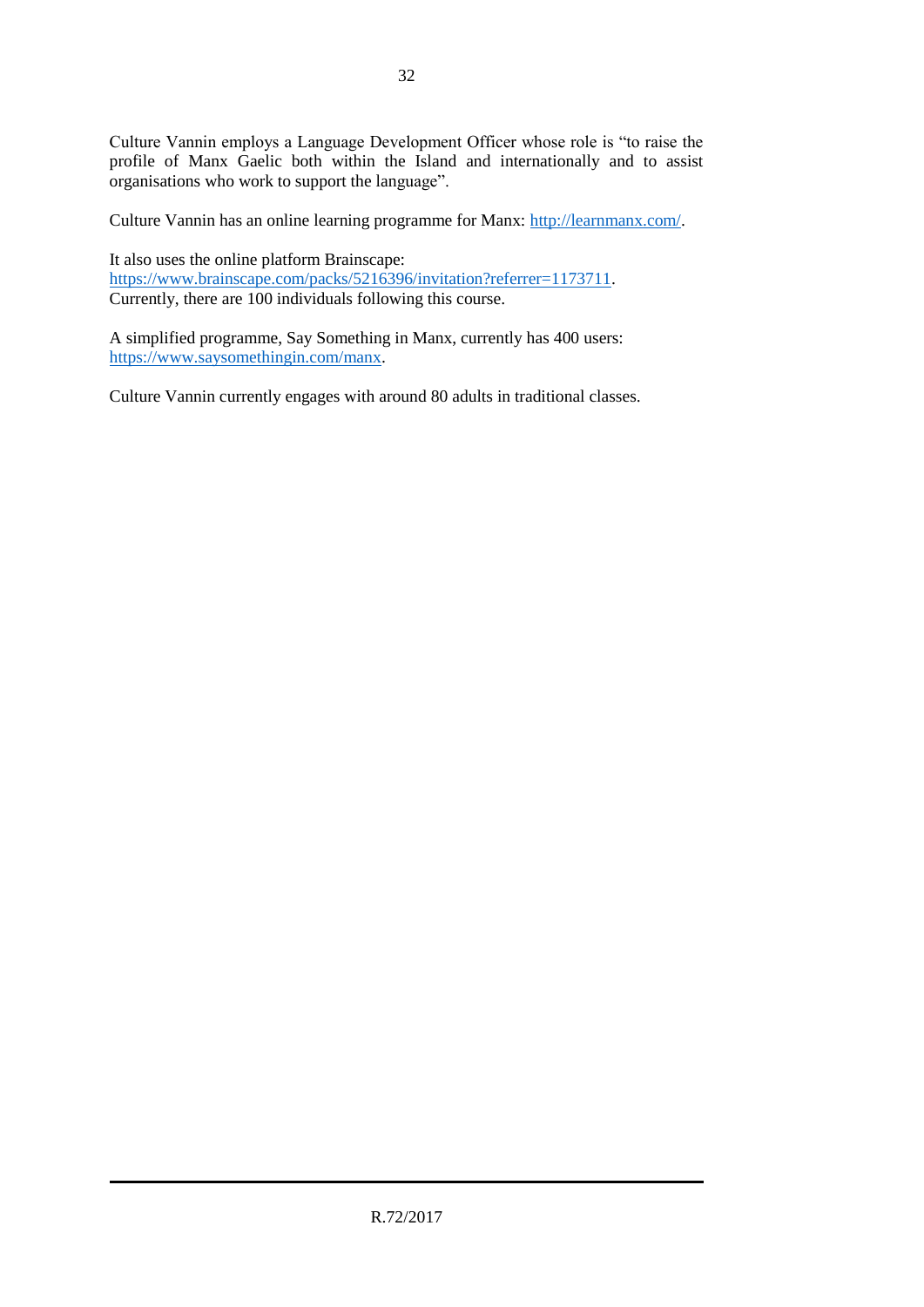#### **APPENDIX C**

#### **Jèrriais in the C20th and more recent States support** by Mr. Jean Le Maistre, M.B.E., President, Le Don Balleine

It was only in 1901 that the States of Jersey accepted English as the second official language of the Island joining French. In 1912 competitions in Jèrriais were added to the Eisteddfod which had been introduced to Jersey by the then Dean, The Very Reverend Samuel Falle. The adjudicator of the Jèrriais classes was Mr. Arthur Edwin Balleine, a member of the Jersey Society in London. He gave prizes for recitations by children under the age of 13 in order to encourage the use of our language, particularly amongst the young.

Interestingly, during the Second World War in particular, there was an upsurge of publications in Jèrriais. In 1943 Le Don Balleine Trust was formed to administer the legacy of the late Arthur Balleine for the preservation and promotion of the Jersey Norman French language. This initiative led to many publications in Jèrriais over the following fifty years or so, the most notable being the Dictionnaire Jersiais-Français by Dr Frank Le Maistre OBE in 1966.

L'Assembliée d'Jèrriais was formed on 23rd November 1951 to preserve and promote Jèrriais. During the 1960s evening classes in Jèrriais commenced, in addition to regular articles appearing in the Jersey Evening Post and from the 1980s, broadcasts on BBC Radio Jersey.

There were regular calls for Jèrriais lessons to be introduced in schools but such suggestions were constantly met by the negative response that there would be insufficient interest as Jèrriais was a dying language. In 1995 the then Senator Le Maistre, youngest son of Dr. Le Maistre, was prompted to visit the Isle of Man having been told that the Manx language was experiencing an amazing revival. This visit and its findings inspired him to approach the then President of the Education Committee Senator Len Norman with a proposal to undertake a survey in 1997 through Primary Schools. This asked parents whether they would be interested in their children learning Jèrriais on a purely voluntary basis during out of school hours. This had been preceded by articles explaining the uniqueness and value of the language in the Jersey Evening Post, on Channel Television and on BBC Radio Jersey.

The results were astonishing, with a positive response from 732 families, representing 940 children, and a considerable number of adults who would enrol with their children.

With such an overwhelming response, the Education Committee decided in 1998 to present a Proposition to the States to fund a two-year trial programme for children aged 7 to 11.

A number of meetings were arranged between the officers of Le Don Balleine and the Education Department to ensure that the necessary expertise would be available for a trial programme to succeed. This resulted in the proposal which was presented to the States. It sought funding which would be channelled through Le Don Balleine which would be asked to advise and work with the Committee and the Department. This Proposition was debated by the States in 1998 and almost unanimously accepted, with only one member voting 'Contre'.